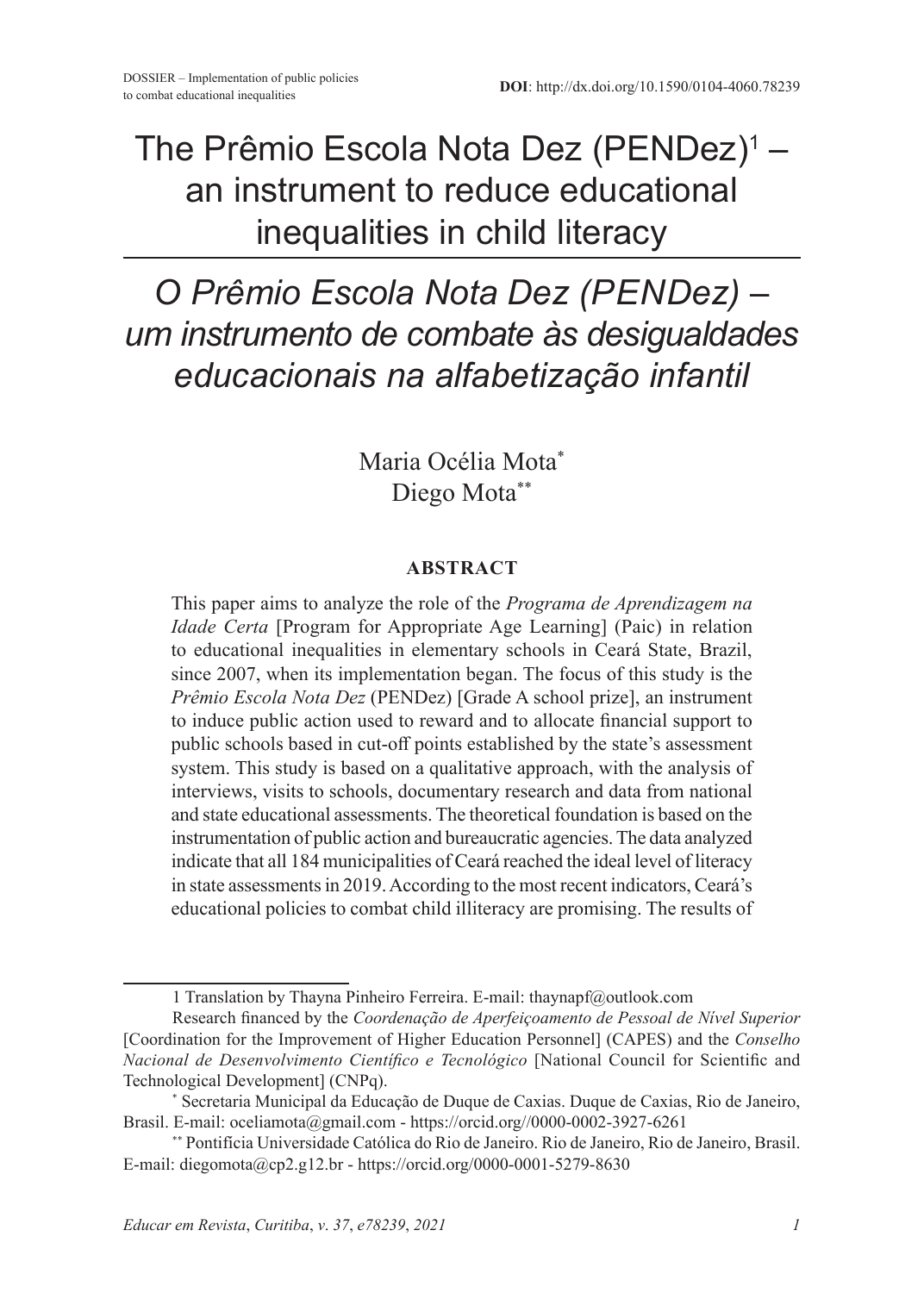these policies have been effective in reducing educational inequalities in elementary schools in Ceará, which stands out among Brazilian states with successful experiences in public education.

*Keywords*: Educational inequality. Policy implementation. *Prêmio Escola Nota Dez*. Public action instrumentation.

#### **RESUMO**

Este artigo tem como objetivo analisar o papel do Programa de Aprendizagem na Idade Certa (Paic), em relação às desigualdades educacionais nos anos iniciais do ensino fundamental no estado do Ceará, desde o início de sua realização em 2007. O foco da pesquisa é direcionado ao Prêmio Escola Nota Dez (PENDez), um instrumento de indução da ação pública usado para premiar as escolas que alcançam os melhores resultados, ao mesmo tempo que bonifica as escolas com os menores resultados na avaliação externa estadual do segundo, quinto e nono anos do ensino fundamental. O estudo fundamenta-se numa abordagem qualitativa, com o uso de entrevistas, visitação às escolas, pesquisa documental e dados de avaliações educacionais nacionais e estaduais. O referencial teórico tem como base a instrumentação da ação pública e as agências burocráticas. Os dados analisados indicam que todos os 184 municípios do estado alcançaram o nível desejável de alfabetização nas avaliações de monitoramento em 2019. De acordo com os mais recentes indicadores educacionais, o Ceará tem alcançado uma posição de destaque no país, o que evidencia o sucesso de suas políticas no combate às desigualdades educacionais dos anos iniciais do ensino fundamental, colocando-se na vanguarda entre os estados com experiências exitosas na educação pública.

*Palavras-chave*: Desigualdades educacionais. Implementação de políticas. Prêmio Escola Nota Dez. Instrumentação da ação pública.

### **Introduction**

*When I lived in São Paulo and mentioned this little town in the hinterland, people thought I was joking:*

*"Is it on the map?" Now it is! Ceará municipalities have started to exist in Brazil, despite the area's deficits and poverty. Owing to the educational results at state and national levels, we started to be seen because our Ideb has grown.*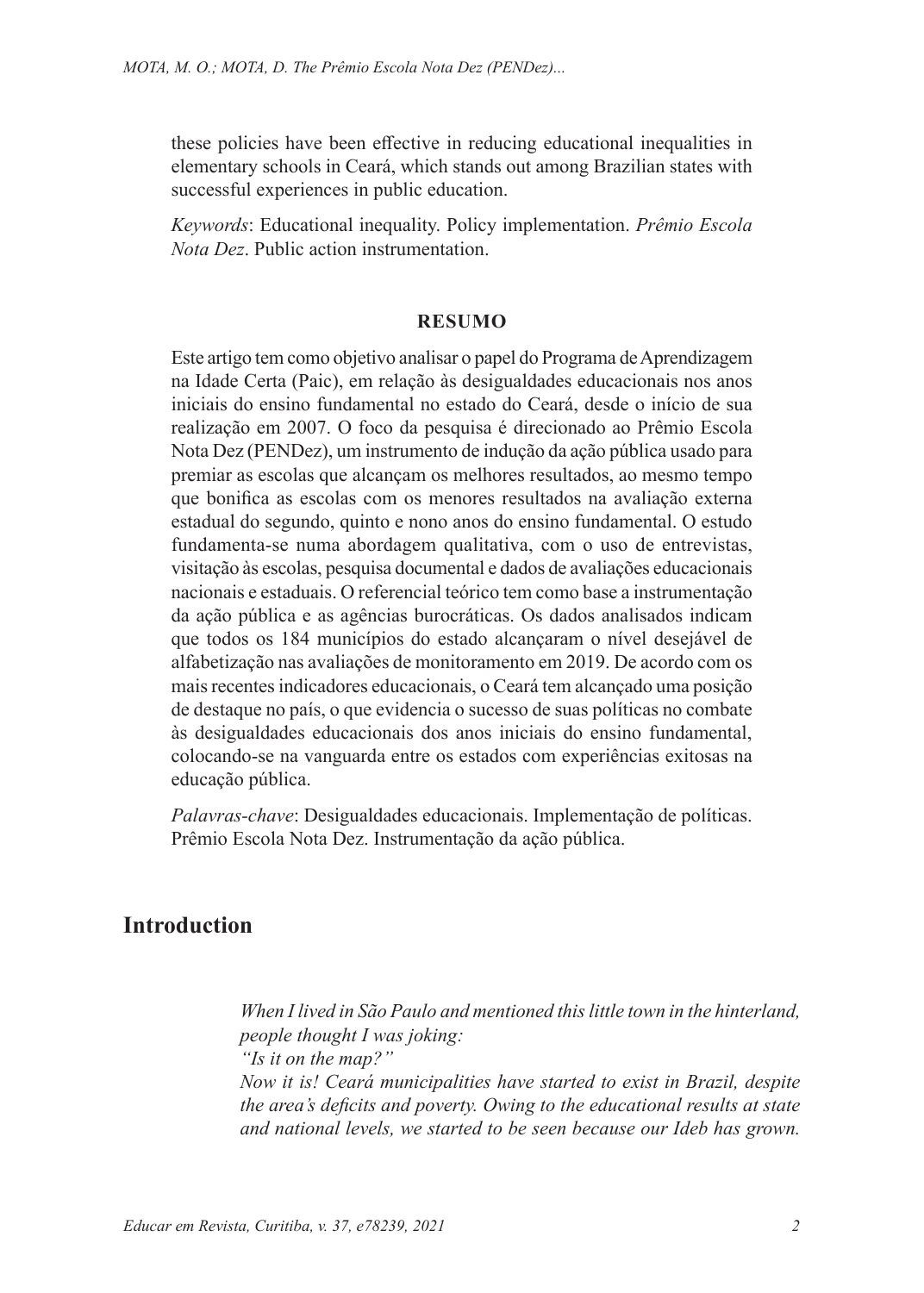*I remember that in 2007 we were among the thirty worst, with all Crede2 above us [...]. Then, I went to Fortaleza for a training program. Paic's General Coordination called me, she got the total number of second grade students in our town and compared to other cities with similar number of habitants and students.*

*She looked at me and said:* 

*"Antonina do Norte with 130 second grade students? What are you and your team doing there?"*

*I* wanted to cry! But I thought "it's not only up to me! We were in 158<sup>th</sup> place." *In 2014, we were among the top 10 in the state and the first from Crede. Usually, the towns with more resources get first place. We were at the end of the tunnel. When the Paic's General Coordinator saw me, she said: "Now it's raining in Inhamuns!"*

*"See? The hinterland has become the sea!"*

(statement from the First Paic Manager from Antonina do Norte – research data, our translation)

The manager's statement depicts the harsh educational reality of a small town in Ceará during the initial implementation years of the *Programa Aprendizagem na Idade Certa* [Program for Appropriate Age Learning] (Paic). The report describes the educational situation of Antonina do Norte, which was similar to dozens of towns in Ceará in 2007, a benchmark of Paic's actions in this state. In this context, small and medium towns in Ceará have begun to take over Paic's instruments of implementation to tackle illiteracy and limitations regarding children's learning process in the first years of elementary school.

In order to achieve the intended goals, the formulators of the educational policy have adopted two fundamental instruments as mechanisms for financial induction: the *Prêmio Escola Nota Dez* [Grade A school prize] (PENDez) and tax incentives to the town. These tools reflect how governments control the actions of their implementing officials in its several levels and tiers. Therefore, these tools direct the interaction of different actors involved in the policy implementation and induce their behavior.

<sup>2</sup> Crede are the 18 Regional Coordinations of Education in the State of Ceará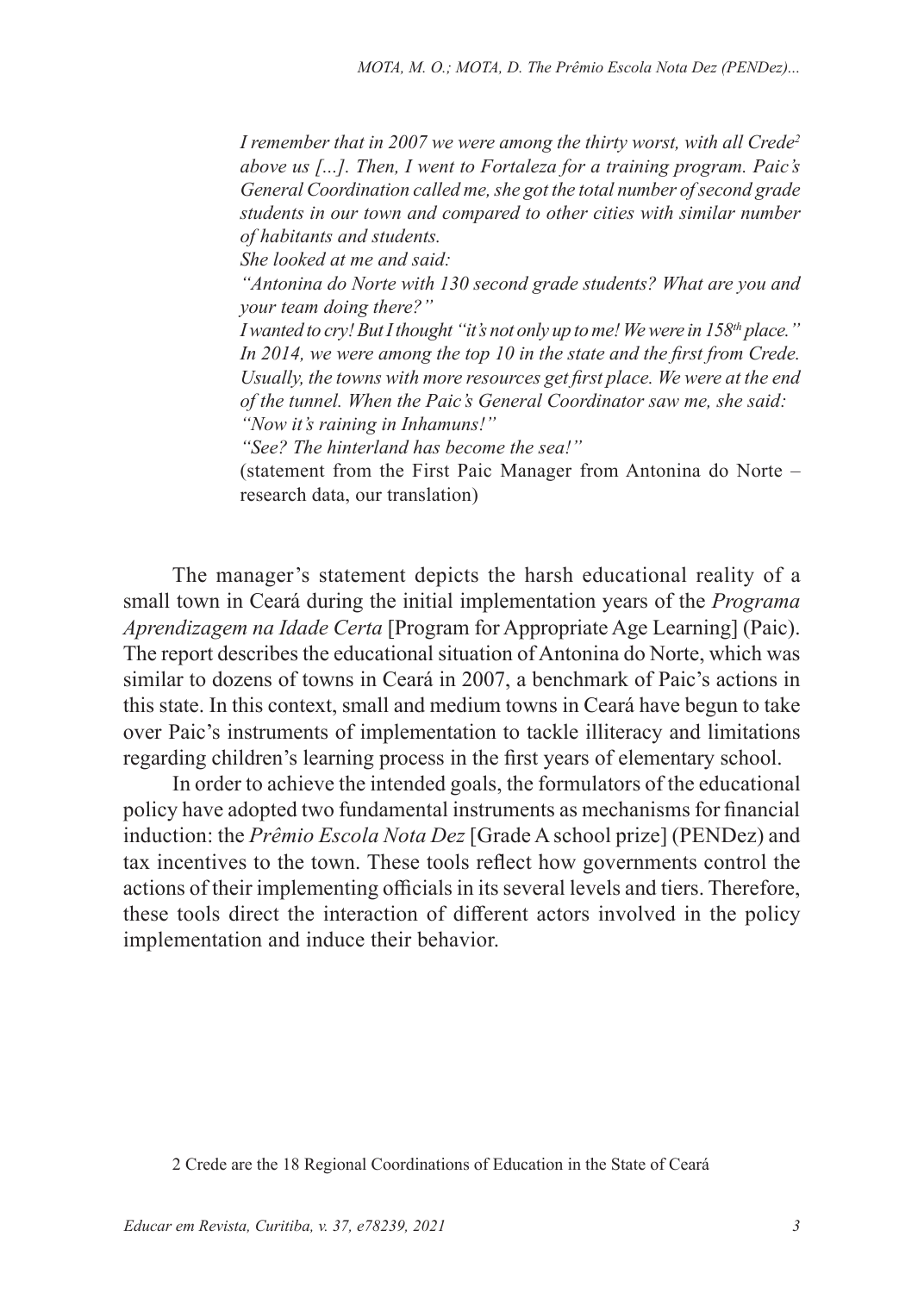It is worth mentioning that Ceará was one of the first states to encourage the municipalization of elementary school as an immediate and expedite measure as of 1998. This initiative entailed a "significant rise in municipal enrollment associated with two variables: the addition of new students to the school system and the transfer of students from state to municipal schools" (NASPOLINI, 2011, p. 422, our translation). Thus, three years later the municipalities accounted for 92.1% of elementary school demand while the state only accounted for 7.9%, being responsible mostly for the high school demand. In spite of that, the state had one the highest illiteracy rates in the country in the first years of elementary school in 2007 according to Graph 1.

GRAPH 1 – RATES OF ILLITERACY IN SCHOOLS IN THE FIRST YEARS OF ELEMENTARY SCHOOL IN BRAZIL, IN THE NORTHEAST REGION AND IN THE STATE OF CEARÁ IN 2007.



SOURCE: Produced by the authors based on data from Pnad 2007 (BRASIL, 2007).

In 2007 those rates were 54%, 26% e 16% for the first, second and third years of elementary school, respectively. The data from the *Pesquisa Nacional por Amostra de Domicílios* [National Household Sample Survey] (Pnad) should be highlighted as it indicates that 16% of state students got to the third year of the cycle without being properly literate (BRASIL, 2009).

PENDez was created in 2009 aiming at boosting Paic's actions in literacy and fostering adherence of municipal managers and schools to the policy. The program proposes to award the schools with the best results in a state wide-scale evaluation, the *Sistema Permanente de Avaliação da Educação Básica do Ceará*  [Permanent System of Evaluation of Basic Education from Ceará] (Spaece). At the same time, PENDez also aids schools with inferior performances through a pedagogical and financial support system striving for the improvement of their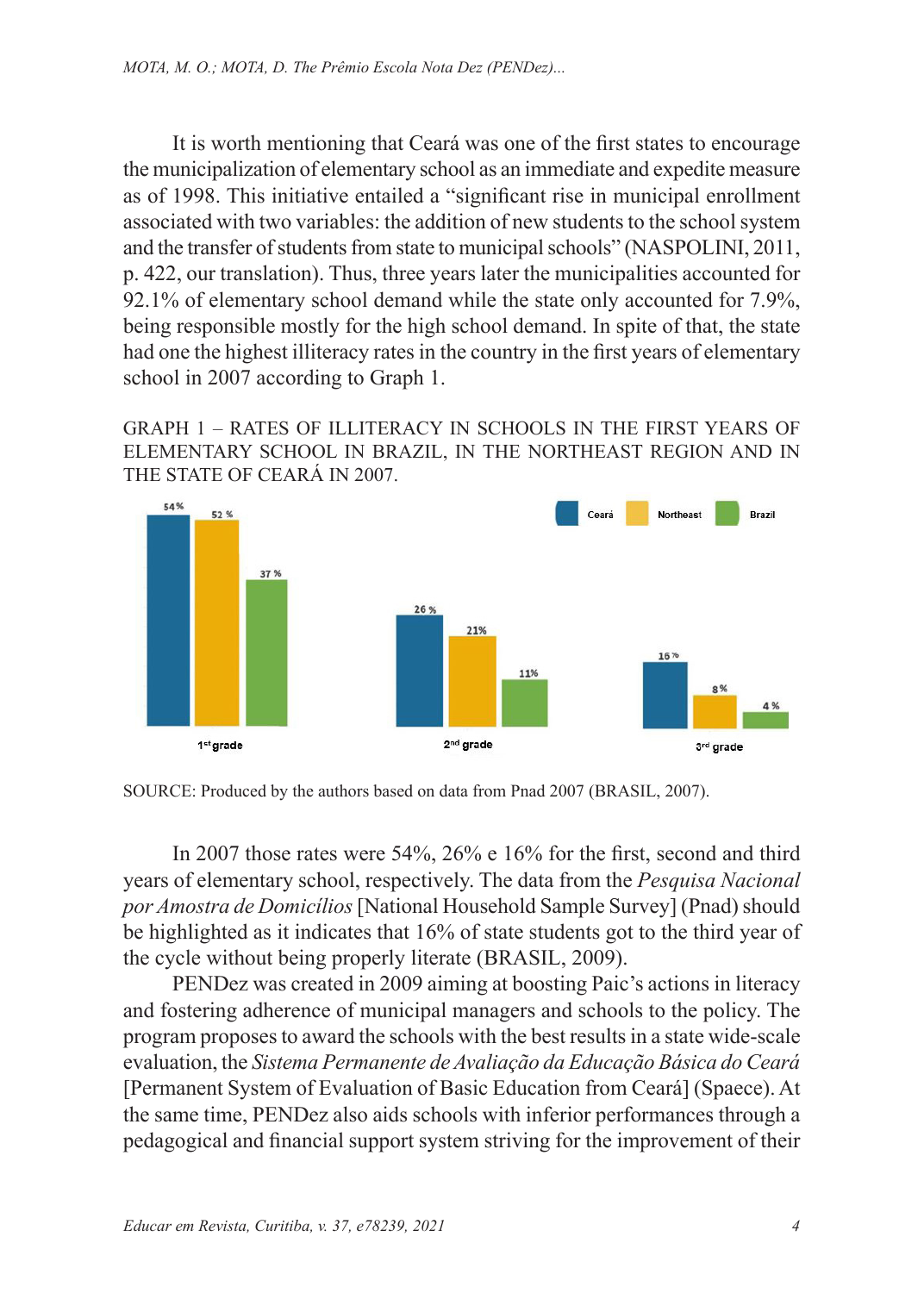results. Besides, the project outlines partnerships between award-winning and supported schools, resulting in an efficient tool to induce public action.

Although it is a meritocratic policy, PENDez is also an initiative with potential to promote equality among schools. For over ten years, external national evaluations have highlighted how the ongoing policy has been an important action aimed at reducing educational inequalities in the state (CALDERÓN; RAQUEL; CABRAL, 2015). Considering these observations, this study aims to describe and analyze these results based on the references from the *Índice do Desenvolvimento da Educação Básica* [The Basic Education Development Index] (Ideb), from the *Avaliação Nacional da Alfabetização* [National Assessment of Alphabetization] (ANA), state assessments and interviews with officials who are implementing this policy. Through that data, we hope to argue how a public action instrument – PENDez – has been used to fight child illiteracy in Ceará.

Besides this introduction, the paper is organized in five sections. The next one details the background of educational policies in Ceará: Paic and PENDez, specifically. After that, the third and fourth sections introduce the theoretical and methodological references which underline this research, focusing on the literature about public action instrumentation. The fifth section analyses the results from Spaece-Alfa and Ideb about the first years of elementary school over the last decade. It is argued how PENDez has been used by the government to encourage municipalities and its schools to join Paic and address strategies for their dedication in order to achieve better results, which led to significant developments in the state's fight against illiteracy in a bit less than a decade. Finally, in the sixth section we bring forward our final remarks on the analysis.

#### **The** *Prêmio Escola Nota Dez* **in the scope of Paic**

Known for elaborating public policies with positive results, Ceará oversees the development of external educational assessment since its first experiences in the country. The state was one of the pioneers in the field when it developed its own assessment system, Spaece, two years after the creation of *Sistema de Avaliação da Educação Básica* [The National Education Assessment System] (Saeb), in 1990.

Founded experimentally in 1992, Spaece is similar to Saeb in structure, according to Lima (2007). That layout allowed a comparative reading of its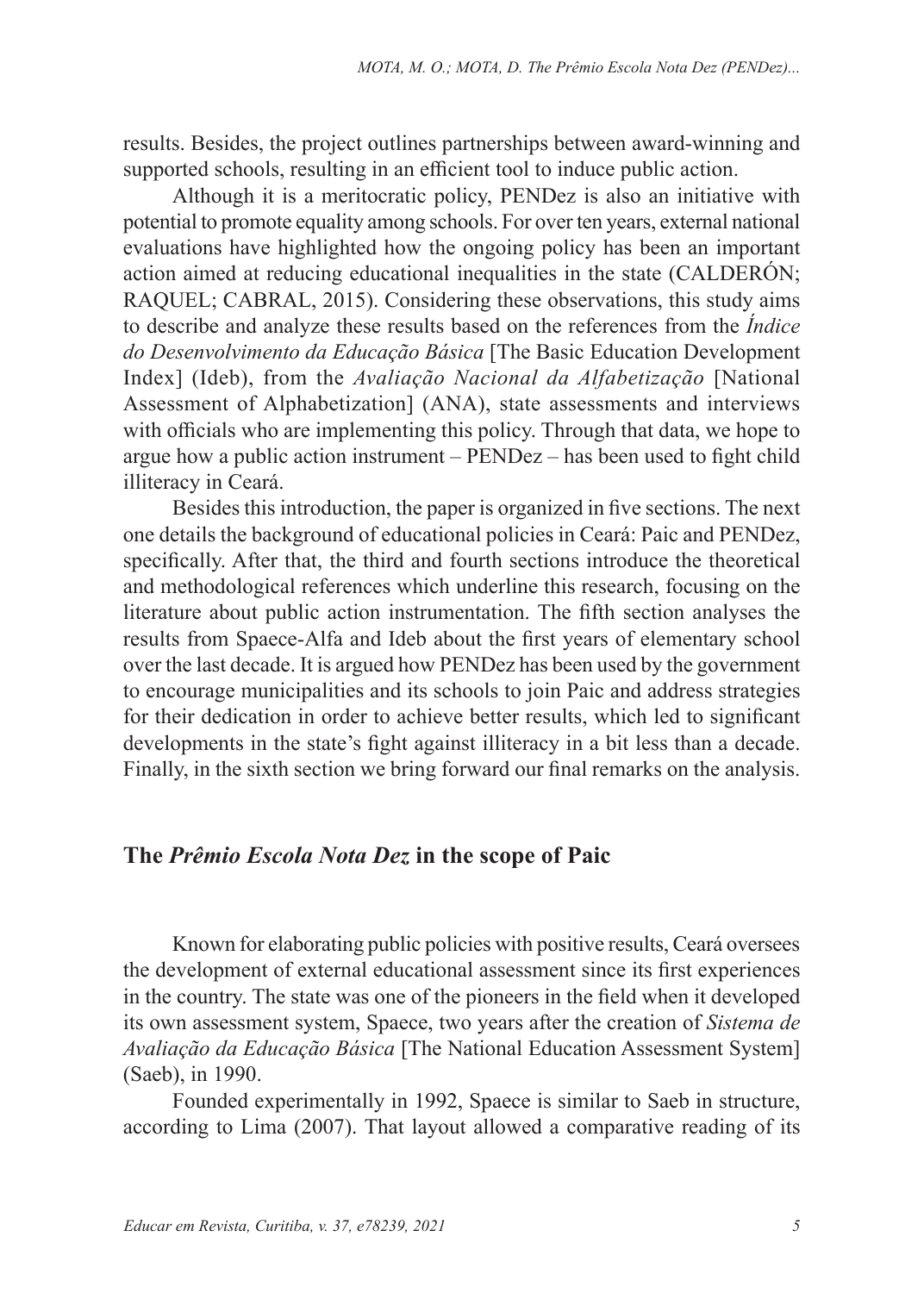results and relevant aspects in evaluations of this nature. For Vieira (2007), it is about an innovation with great potential to reverse the current culture of school failure. In that sense, it was an important step towards its improvement as "for the first time in the state, tools were used to help the school see its own performance, identifying weaknesses and strengths" (VIEIRA, 2007, p. 51, our translation).

The first Portuguese language evaluations done by Saeb and Spaece highlighted that state students got to the fourth grade of elementary school (currently fifth grade) with severe literacy issues, leading to consequences in the following stages of education. These negative results denounced limitations in public education from Ceará and raised awareness of authorities and the civil society in order to create policies aiming at improving the quality of students' learning.

In 2003, results from Saeb indicated the degree of the state's school failure as it identified that more than 70% of students assessed in Portuguese in the fourth grade (currently fifth grade) showed competences lower than expected. This data demonstrates that 26% of these students were at an intermediate level and only 2,4% at an appropriate level (BRASIL, 2006a). Analyzing graph 2, it is possible to see that Ceará presented similar results compared to other states in the Northeast region and it was bellow Brazil's average in that year's Saeb.

GRAPH 2 – PERCENTAGE OF FOURTH GRADE STUDENTS IN ELEMENTARY SCHOOL (CURRENTLY FIFTH GRADE) IN THE DEVELOPING STAGES OF COMPETENCES IN PORTUGUESE FROM SAEB (2003).



SOURCE: Produced by the authors based on data from Saeb 2003 (BRASIL, 2016a).

It is worth remarking the municipality of Sobral, which started some experiments in 2000 implementing educational policies focusing on literacy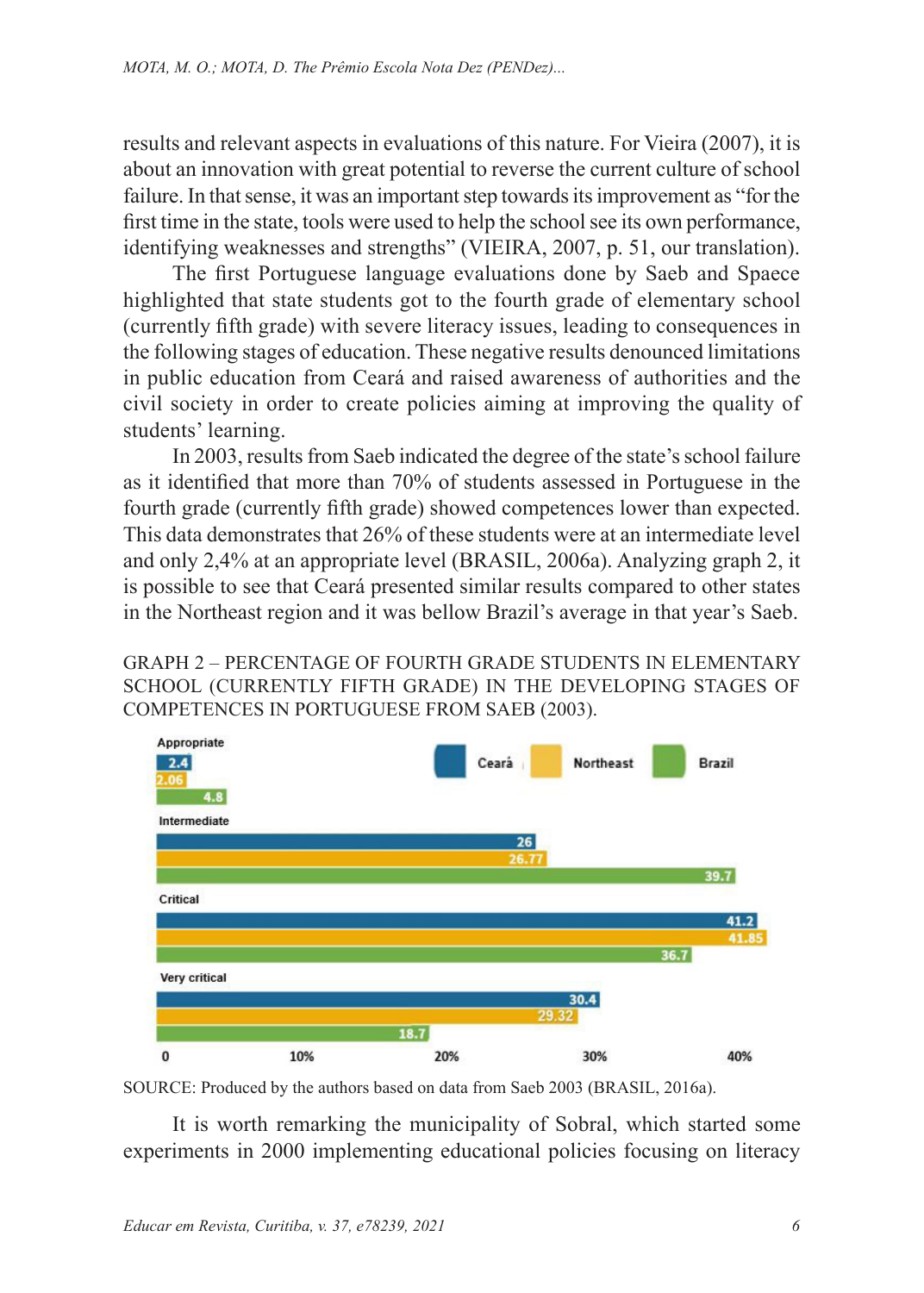when 3.8% of their children and teenagers were illiterate. According to the Demographic Census and School Census (BRASIL, 2000), functional illiterate students were a total of 39.6% of the population. In 2001, the age/grade distortion rates in initial years were 32% and dropout was 6.74% in this town. The initiatives developed to improve these indices were elaborated based on three pillars: the shifts in pedagogical practice, the strengthening of school's autonomy and monitoring of learning results. The data of Ideb's evolution in this town, described in graph 3, shows how the results of the educational policy were promising between the years 2005 and 2017.



GRAPH 3 – EVOLUTION OF IDEB IN THE TOWN OF SOBRAL BETWEEN 2005

2009 SOURCE: Produced by the authors based on data from Saeb (BRASIL, 2021).

Due to these positive results, the successful experience in Sobral was the reference for the state to develop educational policies to fight school failure (CEARÁ, 2012). In that context, child illiteracy was a problem to be overcome in all municipalities of the state.

2011

2013

2015

2017

Analyzing Sobral's educational policy, the researcher Oroslinda Goulart<sup>3</sup> came to the following conclusion:

3 Oroslinda Maria Taranto Goulart was the Director of *Tratamento e Disseminação de Informações Educacionais Instituto Nacional de Estudos e Pesquisas Educacionais Anísio Teixeira* [Treatment and Spreading of Educational Information in the Anísio Teixeira National Institute of Educational Studies and Research] (2004-2007).

ą  $\overline{ }$ 

 $\overline{a}$ 

2005

2007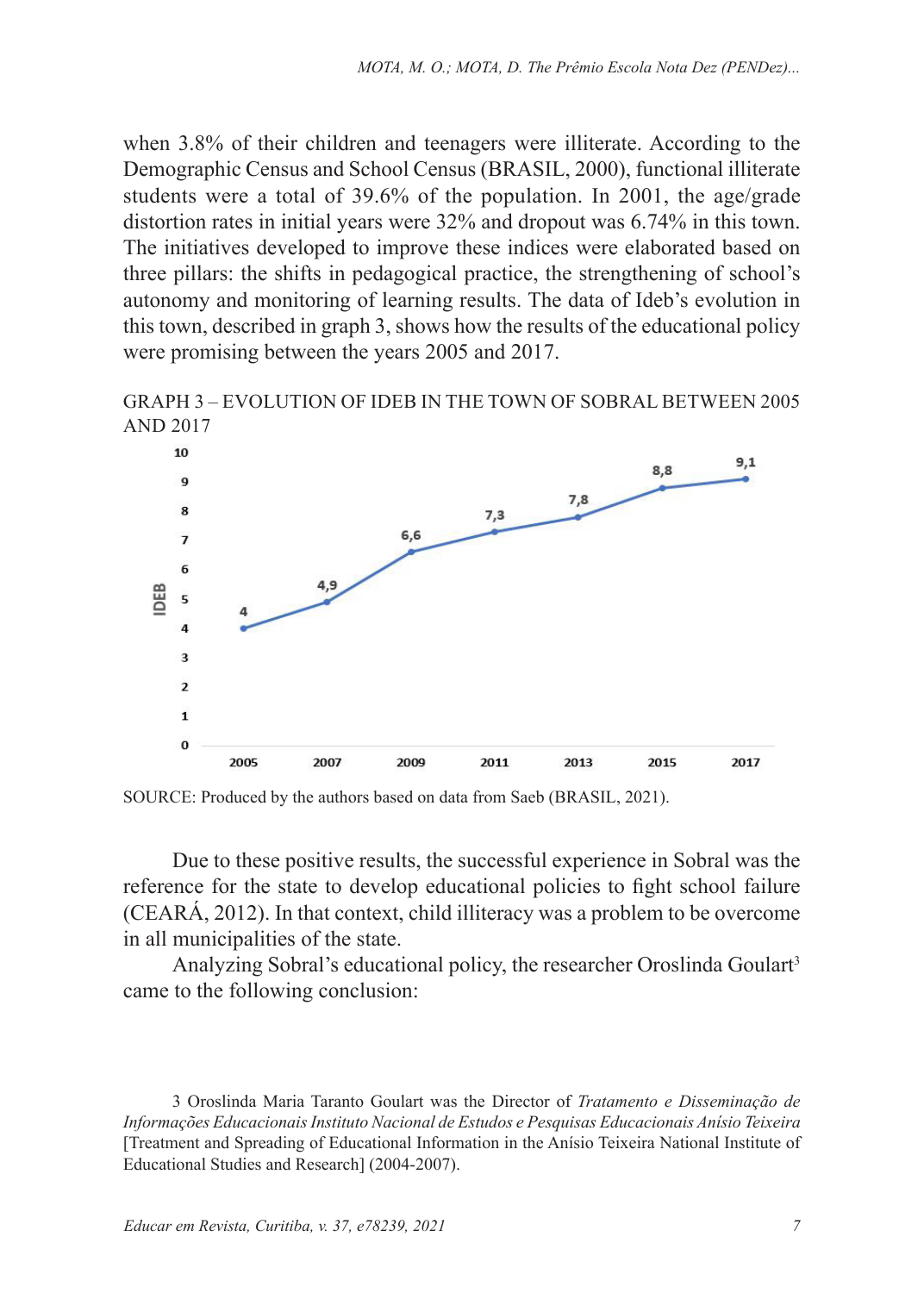It is necessary to pay attention and follow the progress of what is happening there. And, at the same time, it is paramount that we identify other innovations, which are certainly changing the face of education in this unknown part of Brazil (BRASIL, 2005, p. 12, our translation).

The positive results of Sobral in literacy have caught the attention of the state public management and its efficacy was selected as a goal to be achieved in the state and it inspired the creation of the *Programa de Alfabetização na Idade Certa*. This model was proposed to the municipalities which were interested in joining the project (CEARÁ, 2012).

As a consequence of that action and the union with different society organizations, public managers assembled the *Comitê Cearense para a Eliminação do Analfabetismo Escolar* [Cearence Committe for the Eradication of School Illiteracy] (CCEAE) in 2004. The goal of this organization was to run a learning diagnosis exam among students, look for joint solutions to face the causes of the problem and overcome the educational limitations in the state.

In that sense, the Committee has developed three lines of research, which have resulted in a document called "*Relatório Final do Comitê Cearense para a Eliminação do Analfabetismo Escolar*" [Final Report of the Cearence Committee for the Eradication of School Illiteracy]. The research's results were broadly published and debated. As a consequence, they have furthered great social mobilization aimed at solving the issue. In this context, Paic was created, through law number 14.026 of December  $17<sup>th</sup>$  in 2007 (CEARÁ, 2007), in order to support the municipalities from Ceará in improving the quality of education, reading and writing in initial series of elementary school.

The program was planned with participation of different actors and institutions having the principle of collaboration as one of its pillars. The regime of collaboration adopted between state and municipalities was fundamental for a successful experience in elaborating the policy.

Monitoring the trajectory of collaboration policies from Ceará, Vieira e Vidal stress out that

> although it has grown strong from the Maintenance and Development fund for Elementary School and Appreciation of Teaching, the sharing of responsibilities in the education offer in Ceará is far prior to the Constitution to 1988 (VIEIRA; VIDAL, 2013, p. 1082, our translation).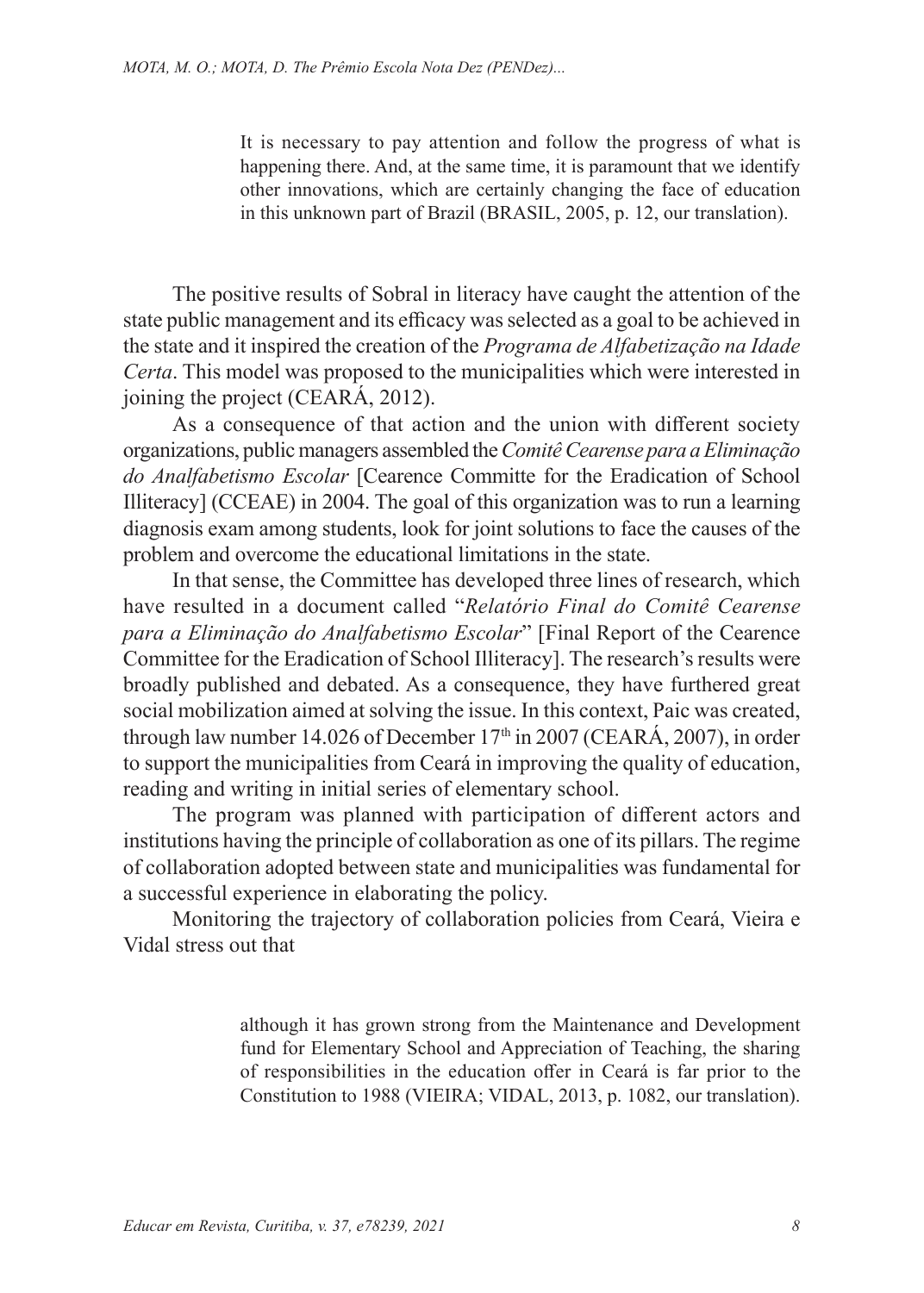In that sense, with an educational proposal based on social mobilization and in previous experiences, agents involved had a path to "increase efforts to build a collaboration regime through the founding of a pact that guarantees the development of converging policies around a democratic, high quality, sustainable public school" (NASPOLINI, 2001, p. 85, our translation).

Paic was projected to guarantee students' learning at an appropriate age. Therefore, one of the reasons for the program is to fight educational inequality brought out by the School Census of 2006: one in four students enrolled in the initial years of elementary school ( $1<sup>st</sup>$  to  $5<sup>th</sup>$  year) from public schools in Ceará was late at school by two years or more (BRASIL, 2006b).

Still according to the School Census (BRASIL, 2006b), failure rates for initial grades of elementary schools were 14.7%; the dropout rate was 8.8% and the approval rate was 76.5%. These results highlight the transparency of educational inequalities in the state and reveal the precariousness of a school system which needed to be reverted by efficient measures.

Aiming at solving the illiteracy issue through the actions of Paic, Ceará has become a pioneer in implementing educational policies locally. To achieve that goal technical support was offered to municipalities with a set of actions structured into five axes: Literacy; Municipal educational management; Primary school; Children's literature and Reader formation; and External evaluation. Afterwards, in 2015, the axes were modified and amplified to six, including Elementary School, besides Primary School and Integral Education. Therefore, the program's organization in axes was developed in order to integrate the essential pillars of basic education and reach its goals.

Two years after the program's implementation, state government has added two financial incentive tools with the intention to encourage, even more, the adherence of municipal and school managers to the policy: one of them is shares of the *Imposto sobre Circulação de Mercadorias e Serviços* [Tax on the Circulation of Merchandise and Services] (ICMS), law number 29,306 from June 05th 2008 (CEARÁ, 2008) and the next is *Prêmio Escola Nota Dez* (PENDez), the focus of the in this study.

The results of the assessment which monitored students learning through the implementation of the policy are promising, as it can be observed in Graph 4. Its effects indicate there has been an expressive growth in the percentage of municipalities presenting improvement in students' proficiency in reading and writing at Spaece-Alfa (assessment performed in the 2<sup>nd</sup> year of the cycle) between 2007 and 2016.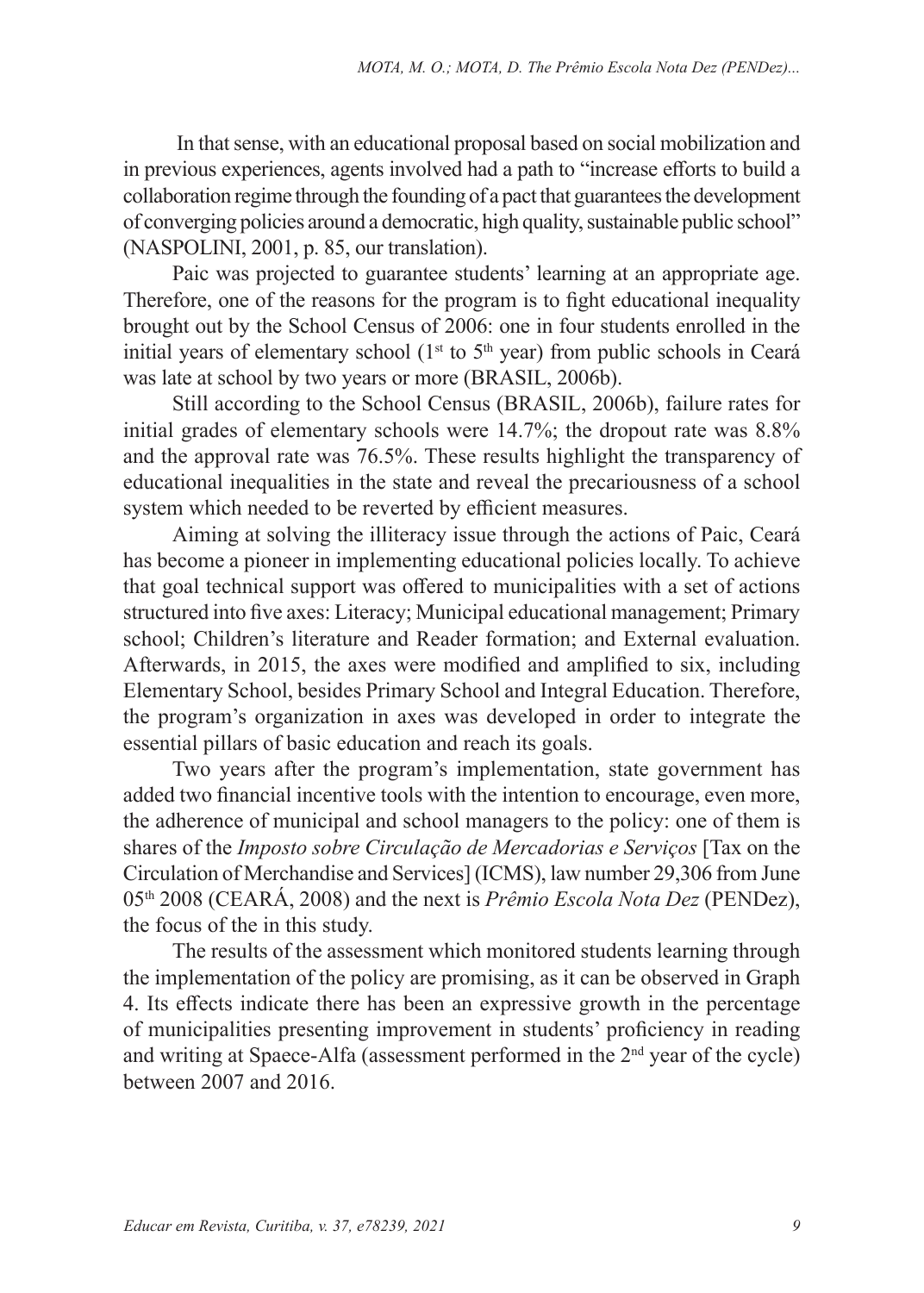GRAPH 4 – EVOLUTIONARY PERCENTAGE OF MUNICIPALITIES IN THE STATE OF CEARÁ FOR THE PROFICIENCY LEVELS ASSESSED BY SPAECE-ALFA FOR SECOND GRADE STUDENTS OF ELEMENTAR SCHOOL BETWEEN 2007 AND 2016



SOURCE: Elaborated by the authors based on data from Spaece-Alfa/Seduc-Ce (CEARÁ, 2020b).

According to the data, only 7% of municipalities (14 out of 184) were at the desirable rate in the Spaece-Alfa assessment in 2007. However, when PENDez was implemented, in 2009, there was a great shift in the performance board of the municipalities. In that year, none of them were at the inferior levels (Incomplete Literacy and Illiterate) and almost 90% reached the levels Sufficient and Desirable. In 2011, the state no longer had any municipalities bellow the Sufficient level and 97% had already reached the Desirable level. Between 2015 and 2016, the state had 98% (180 out of 184) of the municipalities at the Sufficient level (CEARÁ, 2020a).

A uniqueness of the Prize is the fact that it is a collaboration policy developed through a partnership system between award-winning and supported schools. 150 schools that reached the best positions of IDE-Alfa<sup>4</sup> adopt 150 schools which occupy the last positions. For two years, these institutions must establish a partnership, carrying out actions promoting technical and pedagogical cooperation aiming at maintaining or improving results in students' learning.

<sup>4</sup> The School Performance Index in the 2nd grade of elementary school considers, besides the standard average of proficiency at schools, the students' participation rates in the assessment and the percentage of students in each proficiency level.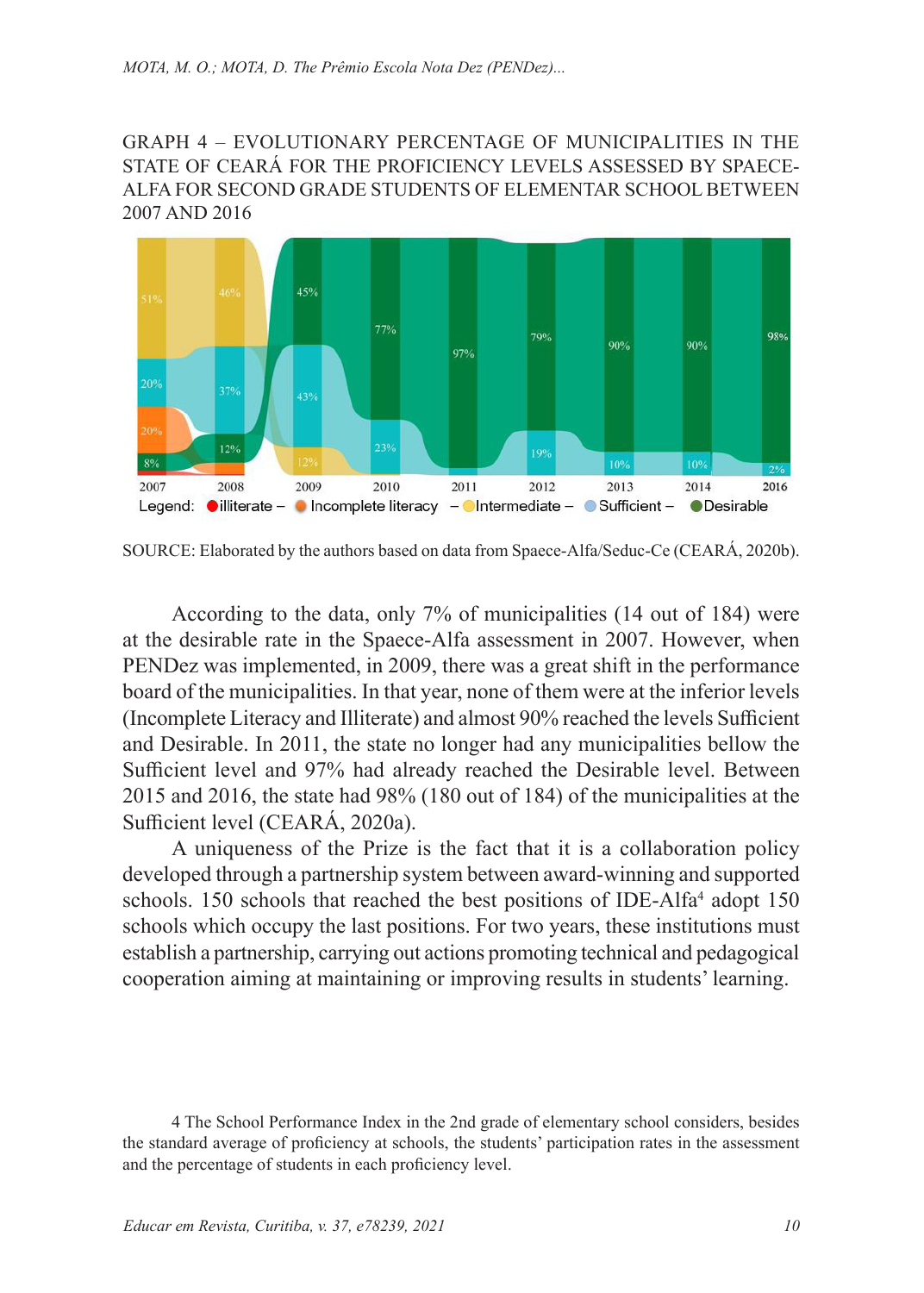The prize consists of 2 thousand reals multiplied by the number of students assessed in the awarded school year  $(2<sup>nd</sup>, 5<sup>th</sup>$  and  $9<sup>th</sup>$  grades). Aided schools also receive financial support of 50% of the prize money per student given to awarded schools. Therefore, there is financial aid for the implementation of the plan to improve students' literacy results.

According to some studies' results (BROKE; CUNHA, 2011; COELHO, 2013; CALDERÓN; RAQUEL; CABRAL, 2015; MOTA, 2018), the regional and local particularities of PENDez standout because of: a) the conditions involved in the policy's outline; b) the institutional conditions and relationship established between schools and secretariats of education; c) tools to control and hold accountability for decisions taken by schools; d) influence of other bureaucratic levels, such as the role of Paic managers – agents from municipal secretariats of education, who affect the actions of principals and teachers during the implementation process; e) the results of incentives to the actions of different school agents involved in the implementation and possible changes to the exercise of discretion of principals and teachers or even the answer of those agents to the pressure from the state and from beneficiaries of the policy.

#### **Methodology**

The qualitative methodology proposed for this study is based on bibliographical, documental and analytical research based on data from Spaece and the School Census. The research also conducted semi structured interviews with agents in different levels of educational politics, besides visits to four pairs of partner schools which participated in the award in 2014 and 2016, located in three municipalities from the 18th *Coordenadoria Regional de Educação* [Regional Education Coordination] (CRE)<sup>5</sup> in the region of Cariri.

The production of data happened during visits to the eight schools, between 2016 and 2017 and had the participation of principals, coordinators and teachers of the 2nd grade in award-winning and supported schools, besides the Municipal Managers of Paic and Municipal Secretaries of Education.

The criteria used for selecting schools was based on their results in PENDez and took into consideration geographical proximity between award-winning and supported schools in order to make it financially and logistically viable to make

<sup>5</sup> Antonina do Norte, Juazeiro do Norte and Assaré.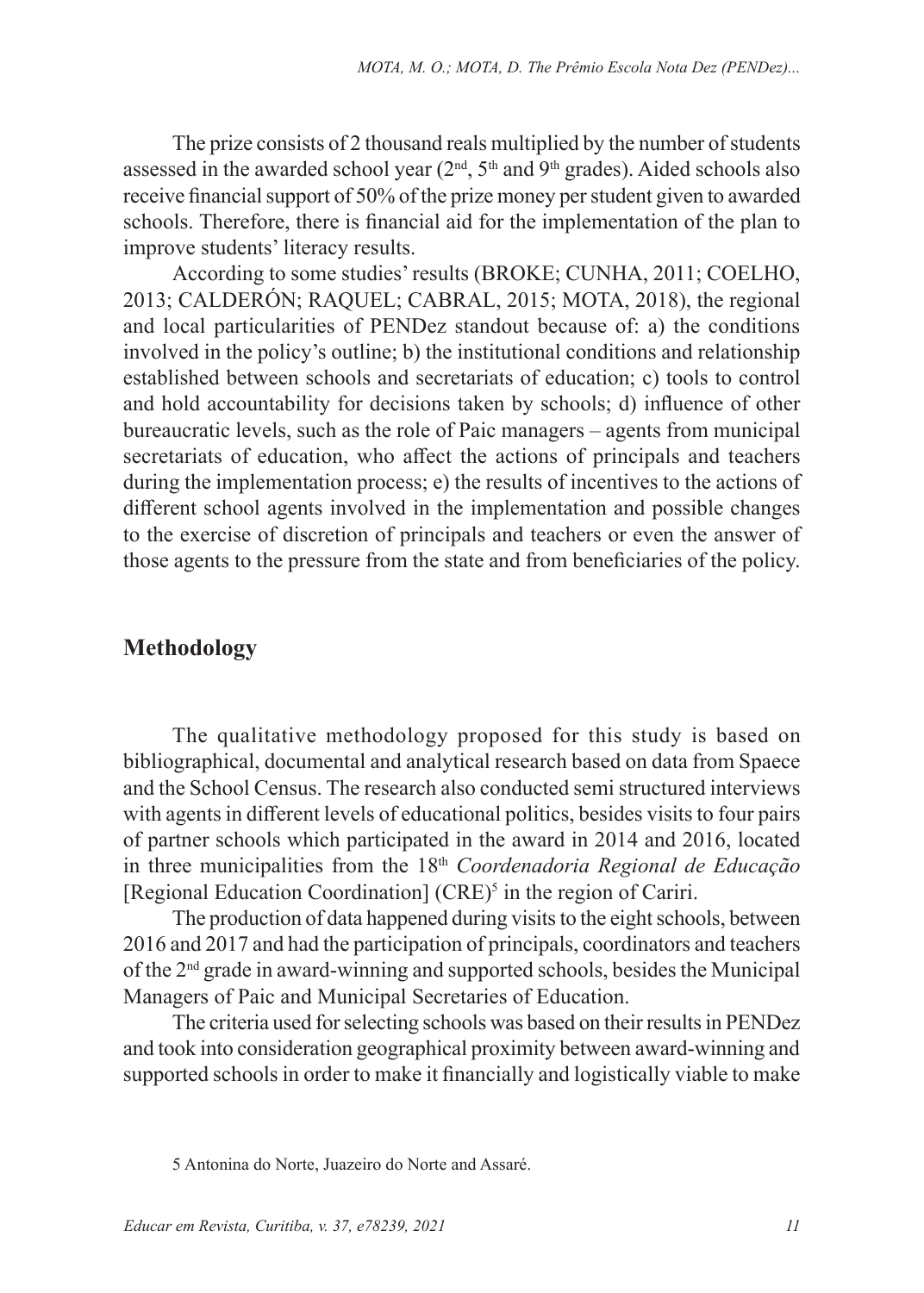visits and conduct the research. There are four pairs of schools: the supported ones are all located in the municipality called Crato and their respective awardwinning schools are located in Assaré (64km away) and Antonina do Norte (79km away).

Different strategies to investigate the policy proposed for this research have the potential to contribute to the description of PENDez's characteristics and analysis of attitudes present in the implementation stages at partner schools. For that matter, the qualitative approach of this study considers that the trajectory and conformation of the implementation process are influenced by policy's characteristics. In turn, it is also affected by the structures and dynamics of organizational spaces, ideas, values and world views of the agents involved (BARROSO, 2006).

Thus, it is important to distinguish the role of implementing agents who act on the different levels and tiers of the policy of the award and Paic, when it comes to the literature of bureaucracies (LIPSKY, 2019): the principals, coordinators and Paic managers are responsible for intermediating the formulating phase and the implementing of policies; while teachers are the agents dealing directly with front line users, the students and their families.

Therefore, Paic managers, school principals and pedagogical coordinators are agents with a multitask profile – or hybrid agents. In Lotta and Pavez's (2009) perspective, those agents play the role of middleranking bureaucrats, mediators and policy implementing agents, but also of street bureaucrats, because they are also directly responsible for the delivery of the policy to its beneficiaries.

### **The regulation of education through the instrumentation of public action**

The means of regulation in an educational system are "the set of mechanisms developed by educational authorities for orienting, coordinating and controlling the actions of the institutions, the professionals or the families" (MAROY, 2011, p. 19, our translation). According to Barroso (2005, p. 12, our translation), institutional regulation involves "two distinct, but interdependent, phenomena: the way rules are produced and applied to guide the agents' actions and the way those same agents take ownership of the rules and transform them".

In the first case, it is about institutional, normative and controlling regulation related to the "set of actions decided and executed by an instance – government or hierarchy of an organization" (BARROSO, 2005, p. 13, our translation).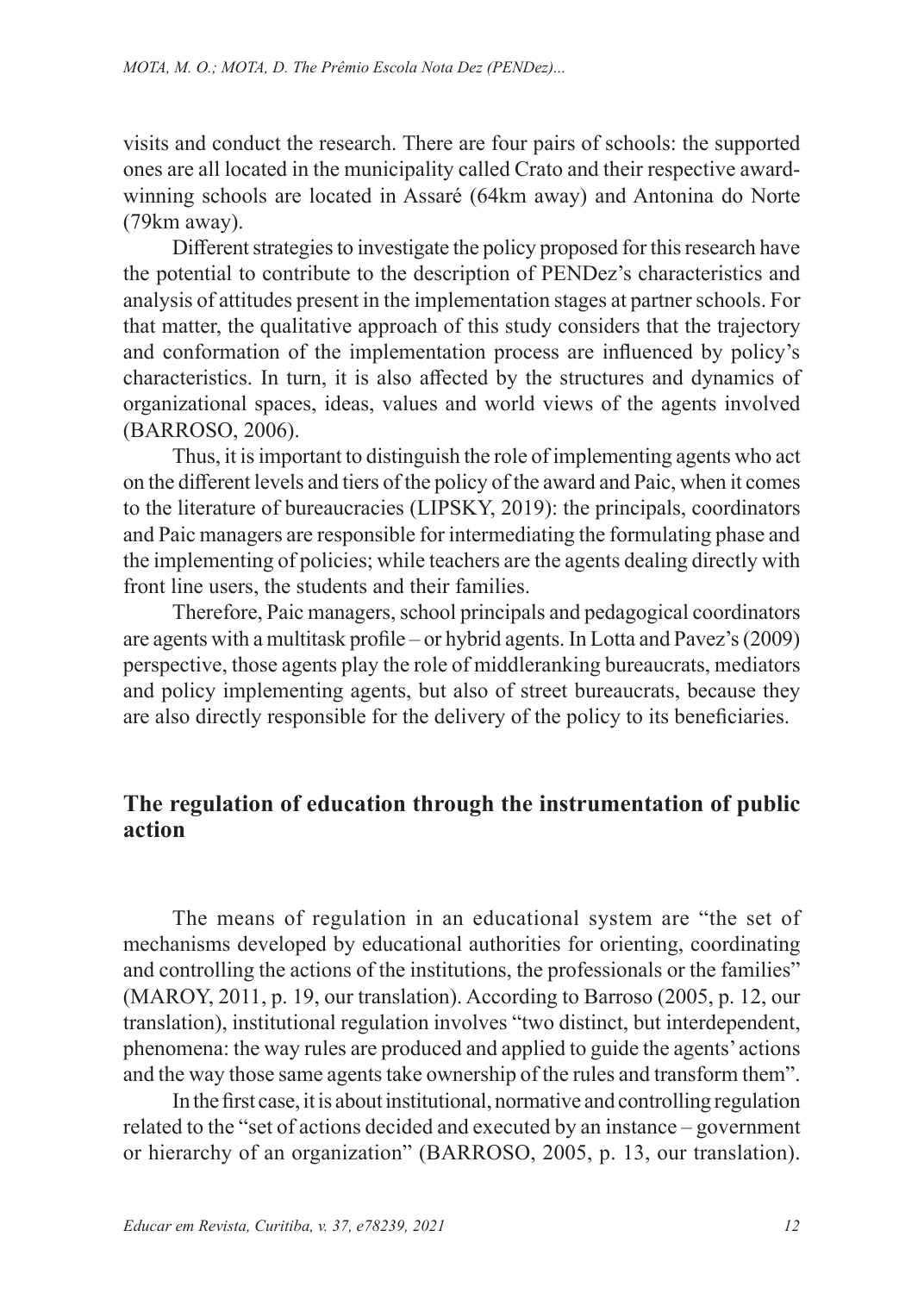In the second case, when it refers to the ways agents take ownership of policies and transform them, Barroso describes a situational and autonomous regulation which is seen as an active production process of "game rules". This regulation comprises the definition of guiding principles for the system to function and its adjustments caused by strategies and actions developed by agents because of these rules.

The diverse institutional arrangements defined, promoted or authorized by the State are also part of the regulation. For this reason, rules and laws proclaimed by public authorities, discretionary power given to local authorities and the devices for fixing, coordinating and controlling are some ways of regulation which contribute to coordinate and guide the actions of agencies and their agents through their limitations and distribution of resources (BARROSO, 2005).

Such perspectives are pointed out by literature as new approaches to public management which not only improve the social contract. For Oliveira (2011, p. 83, our translation), "they also embody a set of relationships which vest in the individual particular capacities and abilities". It's about creating a new form of relationship between

> State and civil society, called partnership, in which the involvement and engagement of social agents, in the individual and collective levels, are sought after, aiming at finding local solutions for problems which are, mostly, a general issue (OLIVEIRA, 2011, p. 83, our translation).

In this context, the concept of public action may indicate the multitude and diversity of agents who take part in the process, as it explores the composite character of agents involved in the implementing of public policies. Therefore, through the hierarchy of these agents, it is possible to highlight the relativity of the impact in the moment of political decision making, then non-linearity of execution of processes and the fragmented and flexible character of public action (OLIVEIRA, 2011).

In this theoretical field, Barroso (2011, p. 104, our translation) considers that the analysis of "*instrumentos de ação pública*" [public action tools] (IAPs) is essential in order to describe "how change in public policies is developed and the roles which are played by new regulation tools in the reorganization of the State and its forms of government". Among the different types of instruments in public action, the author emphasizes the "good practices" as one of the strongest expressions of policies based on evidence. Because of that,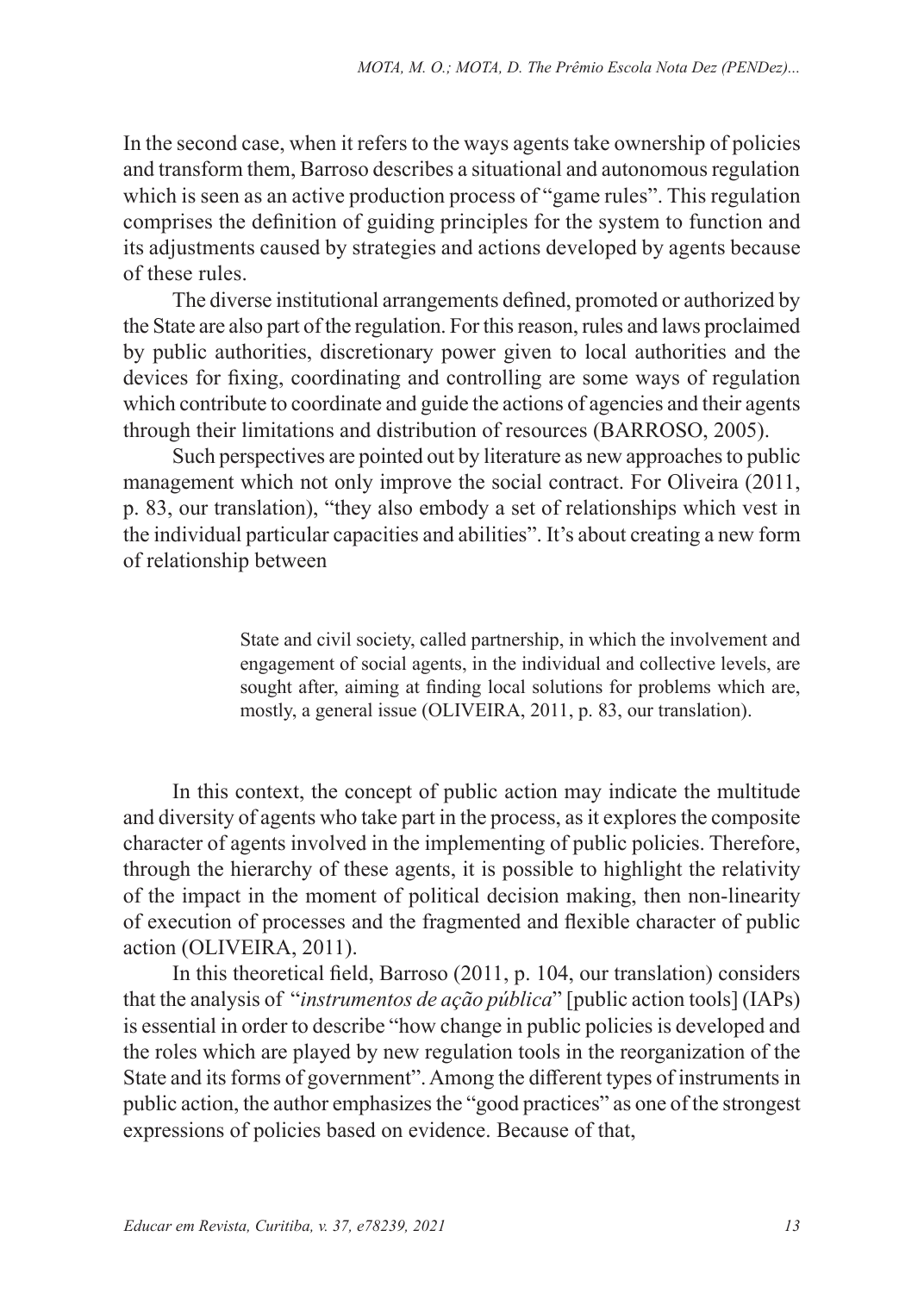an instrument of public action constitutes a device which is both technical and social and organizes the specific social relationships between public power and its receivers due to the representation and meaning it carries (BARROSO, 2011, p. 200, our translation).

Depending on the chosen instruments, then, the social and political agents develop capacities and actions in different ways.

The concept of IAP, supported by Lascoumés and Le Galès, "allows us to move beyond functionalist approaches, to see public policy from the angle of the instruments that structure policies" (LASCOUMÉS; LE GALÈS, 2007, p. 21, our translation). For that reasons, conducting an investigative approach supported by IAP might be an advisable path for the analysis of public policy as it takes into consideration multiple dimensions which would otherwise be overlooked.

#### **The prize as an instrument for public action**

Born in Paic's scope under the Law number 14,371 from June 19th 2009 (CEARÁ, 2009), PENDez has as one of its main goals the exchange of "good practices" among partner schools, as they are evidence based instruments. The recourse to practices based on evidence as instruments of regulation seeks to introduce a new type of knowledge to the policy and to teachers' work. This path "is considered by its promoters as more scientific than state-owned; more pragmatic than ideological; more technical than political; more practical than theoretical; closer to teachers and schools than bureaucrats and administrations" (BARROSO, 2011, p. 108, our translation).

Aiming at analyzing the uses of assessment policies in large scale in Brazil, Brooke and Cunha (2011) characterize PENDez as a policy which can be fit in three fundamental categories as instruments of public action: a) as a tool for control and management, because the award is linked to the results of the Portuguese exam from Spaece-Alfa aiming at strengthening, valuing and amplifying the work done by schools in the literacy area; b) to allocate resources, one of the aspects which most expresses the relationship between assessment and educational management in the *Prêmio Escola Nota Dez*; and c) as a policy of incentive for salaries which can encourage teachers to be more concerned about students' results and also reduce the risk of schools focusing on award-winning grades and overlooking the others.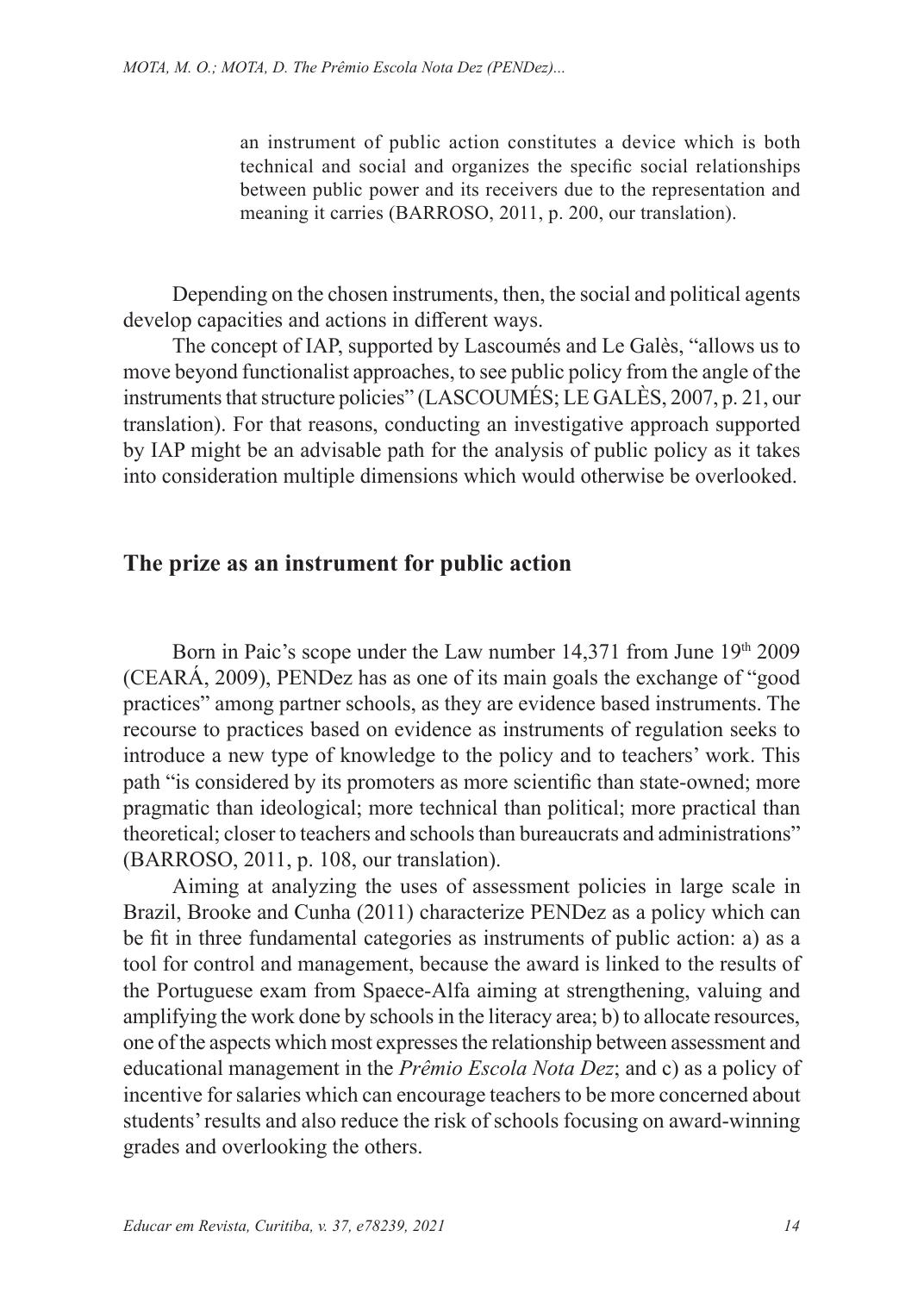That way, the search for good performances in Spaece-Alfa  $(2<sup>nd</sup>$  grade) and Spaece  $(5<sup>th</sup>$  and  $9<sup>th</sup>$  grades) exams and the consequent award have become one of the main goals for schools and Secretariats of Education. According to the research done by Calderón, Raquel and Cabral (2015), these actions occurred to promote students' leveling in terms of learning (academic support), use of mock tests, use of descriptors and methodologies and active pedagogical practices in the classroom. These results have also been identified in the current analysis of interviews with educational agents. Converging in that sense, the use of descriptors, academic support after school hours, the shift in pedagogical methodologies and the use of mock tests are central ideas revealed in the highlighted interviews:

> *During visits*, *they* [Paic's team] *ran diagnostics with students*, *watched our classes*, *saw how we were using the descriptors in the classroom*. *You have the descriptors in mind*, *making the classroom an environment for literacy*, *always developing the descriptors so that students know how to answer when Paic's team arrive* (Coordinator at Award-winning School 2, our translation).

> *First*, *we change our work methodology a lot*. *When we see students are not learning*, *we change activities*. *I think we have been changing them a lot*. *When we know the group will be assessed that year*, *we try to work better and research new things in order to improve* (Teacher 1 at Awardwinning School 1, our translation).

> *We develop several actions as means to that end*. *First*, *there is the focus*: *elevate the level of students' learning*, *make them learn and become literate at the appropriate age*. *So*, *there is academic support after school hours*. *There is a daily routine which is followed by the coordination*. *Besides support*, *there is the matter of planning*, *which is really focused and happens weekly* (Principal at Award-winning School 3, our translation).

> *With resources from the award*, *the school can give a better support to students through academic support and can buy paper*, *which is essential for work*. *With paper we can do mock tests monthly for all grades*, *even the first one*, *starting at the second semester*. *We get the easiest questions from the test and we put together a mock test first*. *So when they get to the second semester*, *and the teacher gives them the mock test*, *they are used to it – they say*: *I already know this question* (Principal at Support School 2, our translation).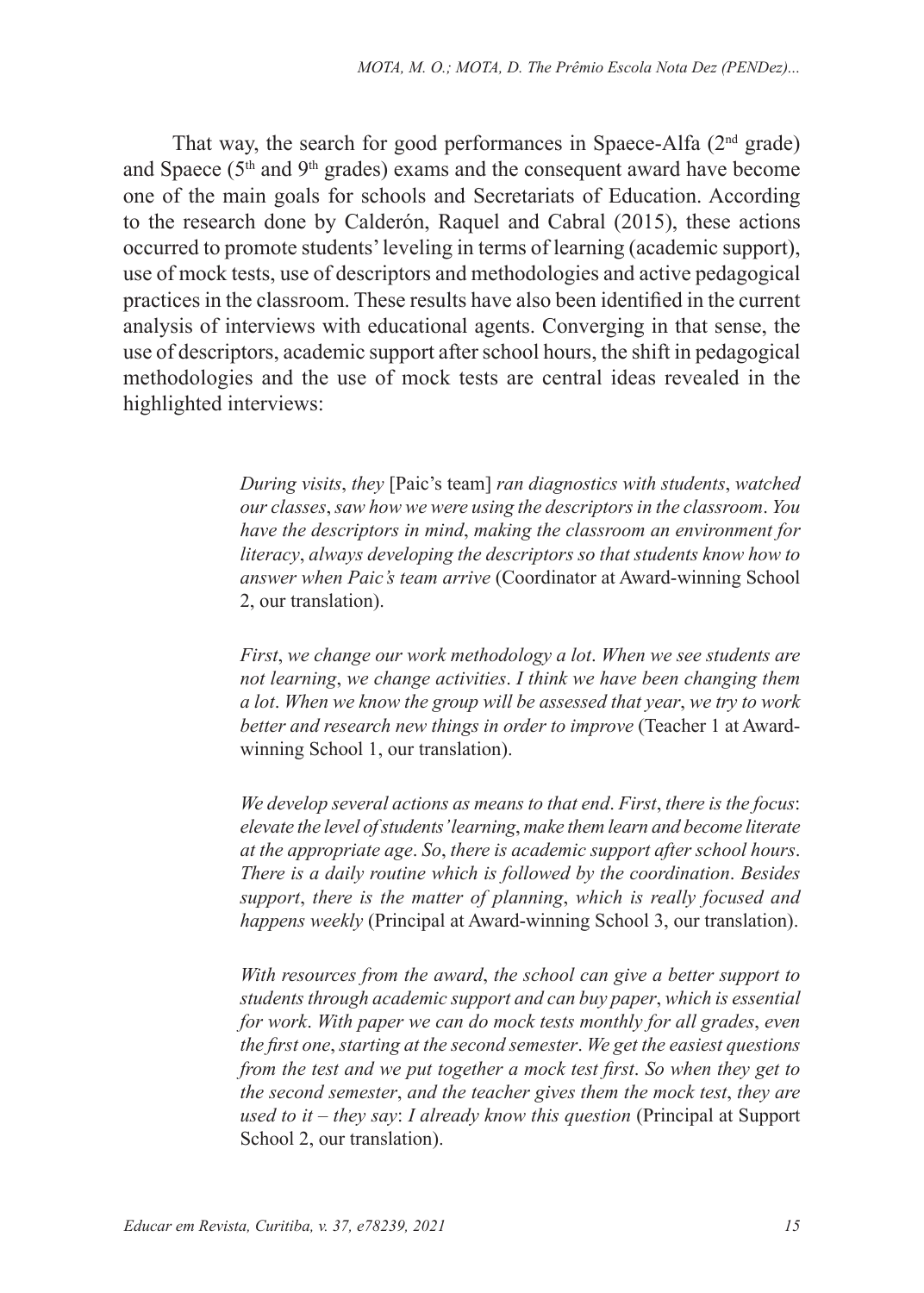According to the interviews, school agents describe the use of PENDez in setting the direction for pedagogical actions aimed at elevating results in large scale assessments. Besides the improvement in the performance of supported schools in educational indexes, the set of reports from principals, coordinators and teachers interviewed show the prize as an instrument which enables public action with the intention to improve the quality of education in the state.

In this context, supported schools develop strategies trying to reach the policy's goals according to the analysis of the set of interviews scrutinized in this study. Among many innovations, these schools have started to guide their teachers more attentively when it comes to pedagogical matters. Therefore, teachers were encourage to elaborate projects and support classes for students who needed more help, such as the case of "Adopt a child", described in the interview bellow and developed in one of the schools in the study<sup>6</sup>.

> *From the moment onwards* [the News of the school being supported], *we*, *the management core*, *have started to carry out a closer monitoring*. *We took teachers out of their studying moment and started academic support with students who needed it more*. *We have created a project called* "*Adopt a child*" *and each teacher was responsible for two or three students in their classroom*. *And the studying moment was used to help those kids*. *We planned everything on planning day*. *Then*, *in everywhere there was a teacher with a student*, *in the library and etc* (Coordinator from Supported School 4, our translation).

Considering the award as a tool for control and management, principals, coordinators and Paic agents act on that policy as mediators of the implementation process. To certify that norms are being followed, those agents play the role of following the implementation carried out by the front line agents.

> *In Assaré*, *developers have a monthly moment for training with teachers*, *after that they carry out a school monitoring to know how the routine is being followed*. *Visits to the school happen in turns because*, *since the routine is unified*, *it is believed that the work will be carried out similarly in the other schools and that supports the teachers when preparing for next month*. *Every couple months*, *the staff carries out a follow-up with students* (Manager from Paic in Assaré, our translation).

6 At schools in Crato, teachers have the right to work outside of the classroom for one third of their hours, this can be used for planning or professional development at the school.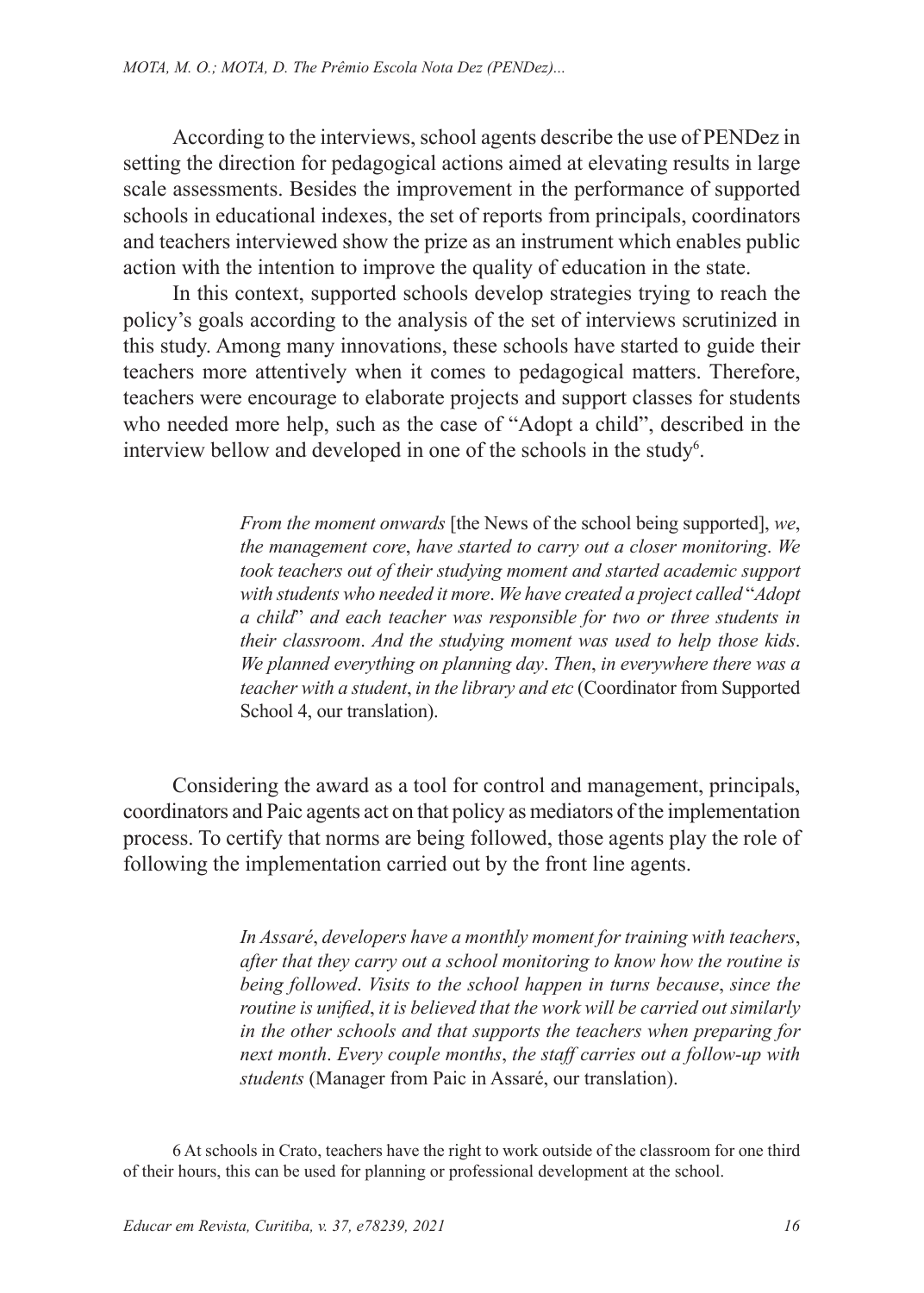Therefore, when a teacher evades the established rule, those agents intervene among the teachers, through conversations and guidance in order ensure the fulfillment of the directions. These actions are the reason why PENDez is considered a top-down policy approach, which retrieve the State's role in the decision making process or public policy (LACOUSMES; LE GALÉS, 2012).

The partnerships in favor of equity proposed by this educational policy establish collaborative communication among schools selected by their merit and those classified by their low results. The exchange that occurs through asymmetrical relationships between award-winning and supported schools happen "in a mutual process of resignification [...], through the circulation of different agents in the diverse scenes that composed a determined public action" (BARROSO, 2011, p. 92, our translation).

> *The first thing we have to understand is that nobody knows it all*. *We always have something to learn and we need to be ready for innovations and to look for partnerships*. […] *The partnership breaks that*, *because it is the first preconception that comes when we compare our city with the city who is supporting us*, *but when it comes to practice*, *we realize this wall doesn't exist*. *Education is education*, *in any part of Brazil*. *We have to be open to anything that is helpful and good* (Principal at Supported School 3, our translation).

Tangibly, the circulation of good practices among educational institutions is what school managements claim to look for in the partnership. As expected, those actions are gaining new meanings in each school context through the action of their agents. According to the reports from interviewed coordinators, the planning of cooperative technical-pedagogical actions is built little by little based on the visits to the partner school. Through observation and talks with teachers, students, coordinators and principals, agents hope to get to know the reality of the partner schools and find practices and pedagogical experiences that may collaborate with their students' learning.

The theme of good practices, present in reports in many different categories of the school bureaucracy involved in the implementation of Paic and PENDez may be more easily understood in the light of Barroso's definition. According to the author, the "good practices" constitute a "regulation instrument", which allows us "to introduce at the same time: a way of government; a pattern for investigation; a reference for teaching; a program for improvement; a device for assessment and a system for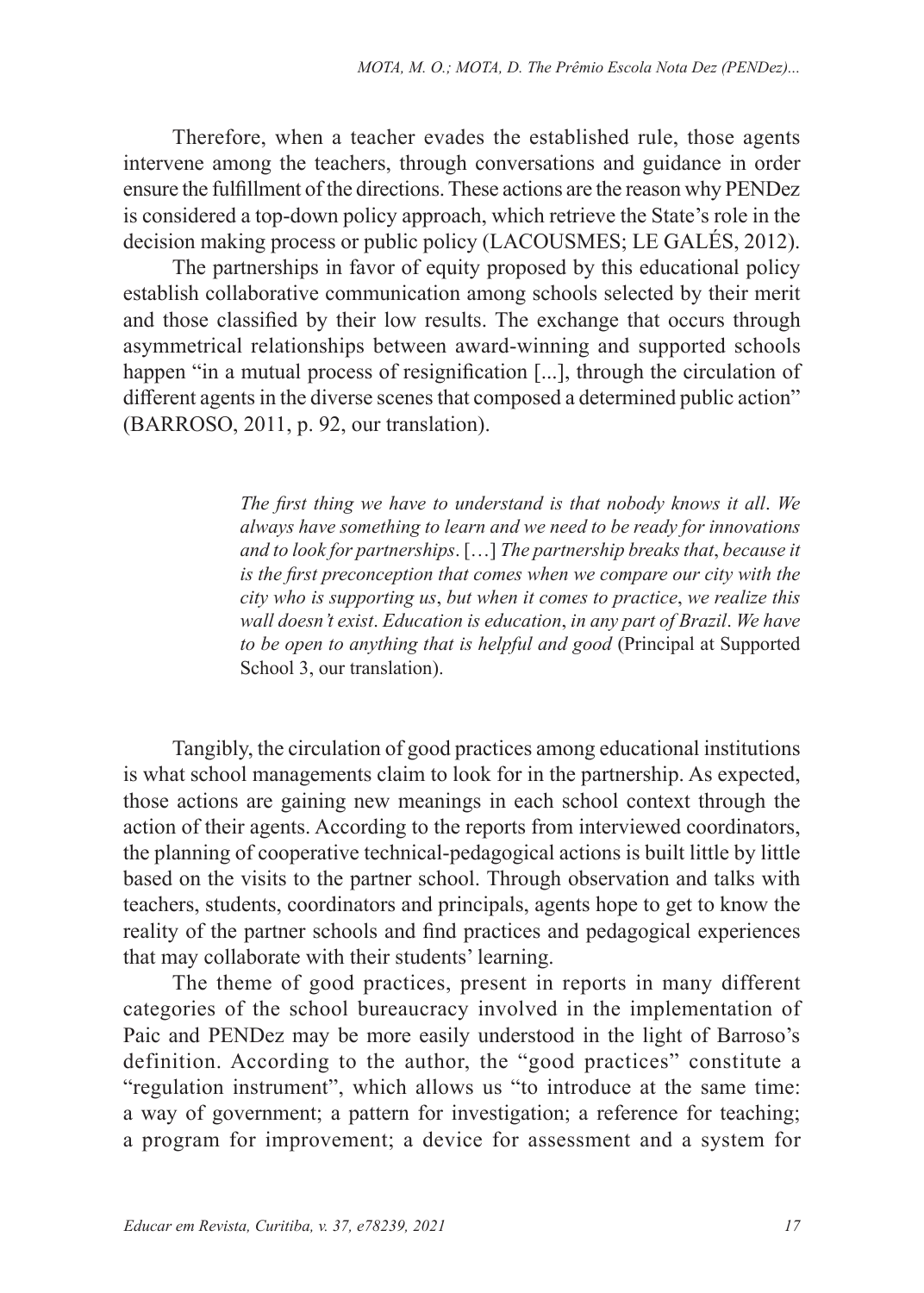provision of accounts" (BARROSO, 2011, p. 108, our translation). The set of dimensions involved in this regulation instrument enables the consolidation of "goals for the program for improvement of schools and for teachers' development, whose priority is to identify what works and learn how to put it to practice" (BARROSO, 2011, p. 108-109, our translation).

To promote equity among partner schools, PENDez aims at reducing inequalities. To that end, the exchange of experiences and knowledge between schools becomes an instrument capable of mobilizing school agents through their collaborative actions with their partner.

Usually, "good practices" or "successful practices", as the locals say it, are associate with "what Works". In Barroso's view (2011, p. 106, our translation), they anchor "a type of explicit knowledge (professional and organizational) and promote its circulation through ground agentes". These exchanges of knowledge and professional practices are objective and stand out in the set of interviews carried out with agents from partner schools, as it is the case reported by the coordinator of one awarded school, who claimed to have contributed with ideas to improve students' learning at the supported school.

> *When we go to the schools*, *following the visit schedule*, *we are planning*. [...] *The first visit is observation*. *In the following ones*, *we see material we can take for an exchange of experiences*. *One year we went to Acopiara and we had*, *for instance*, *developed some projects for the school throughout the year*. *I had a copy of the projects and I took all the suggestions from the projects we had carried out here*. *When the returned*, *they brought some really nice and well-structured material they had there*. *So*, *the plan is constructed little by little through those actions*. *Following each visit*, *we see what we can take to collaborate to the children's learning* (Coordinator at Award-winning School 1, our translation).

To that end, the award-winning school shared successful projects, with the intention that the partner school receives those ideas as a suggestion to be possibly developed. This qualitative cutout describes strategies outlined by the four pairs of schools to achieve the goals of the educational policy. The data translates into local actions and good practices resonating with positive evidence of the results from the monitoring assessment of students' learning throughout the state.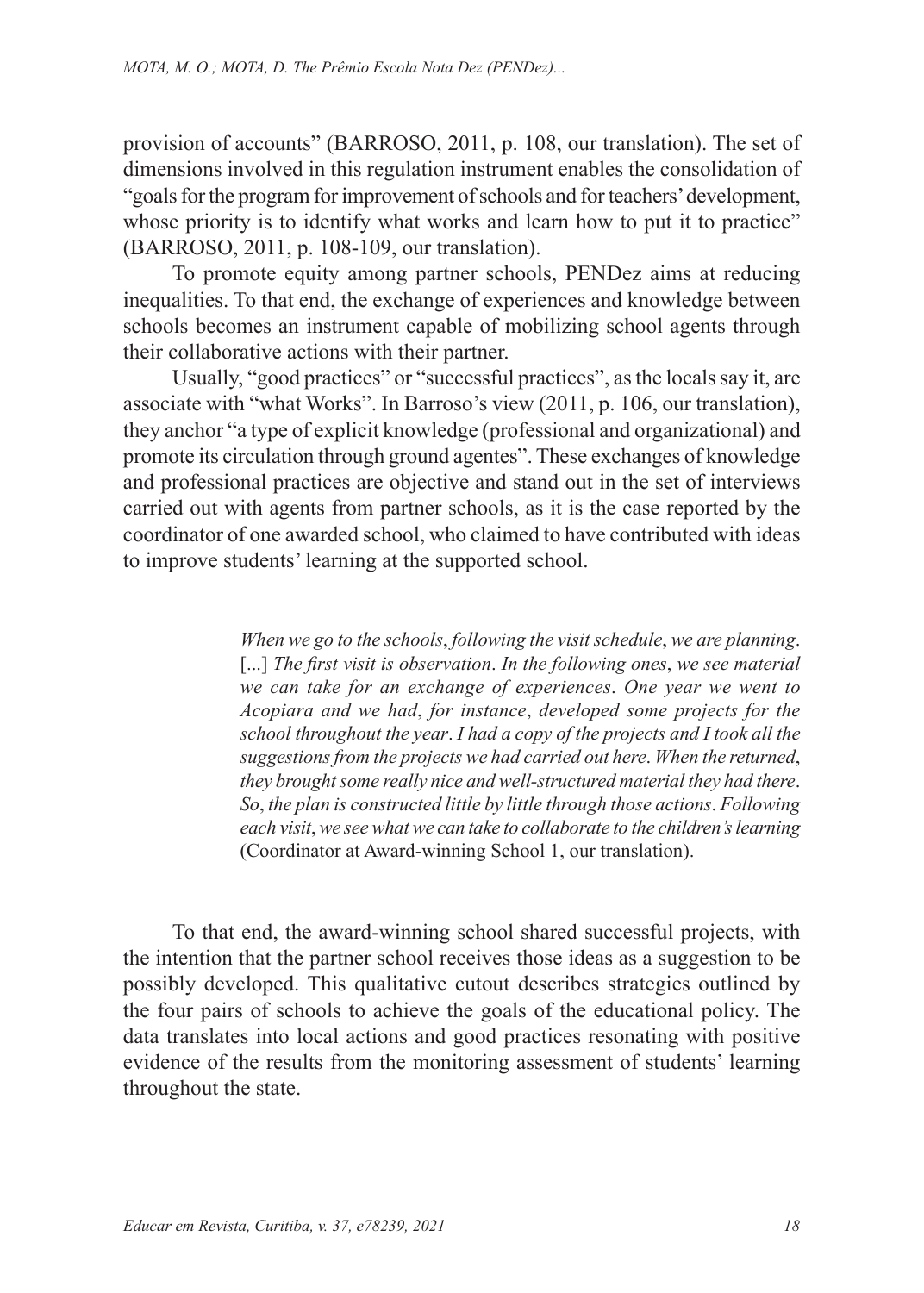#### **Conclusions**

Converging in the same direction to support with research data, the results from the *Avaliação Nacional de Alfabetização* [National Assessment of Literacy] (ANA – 2016) indicate that the average proficiency of cearense students in the  $2<sup>nd</sup>$  grade in Reading (532.7) was higher than the regional (470.9) and national (507.5) averages (BRASIL, 2018a). This monitoring assessment highlighted that 35.5% of students were at the Desirable Reading level (3) and 19.3% were at the highest level (5) (BRASIL, 2018a). In the writing test, 61.6% of students were at level 4 (BRASIL, 2018a). About that, it is worth pointing out that the average proficiency in the state (511.6) was higher than the regional (471.3) and national (500) averages in the reading assessment (BRASIL, 2018a).

The data from the School Census also shows growth in the approval rates (from 90.6% to 97.3%) and reduction in the failure rates (from 7.9% to 2.4%) and dropout rates (from 1.6% to 0.3%) and age/grade disparity (from 21% to 8%) between 2010 and 2018 (BRASIL, 2018b). According to this data, there was significant improvement in external assessment results and school performance rates after the implementation of those policies in Ceará. To that extent, the frameworks may reflect actions from Paic and PENDez, which encourage investments to fosters students' attendance.

Besides that, according to indications from the documental research that was carried out, from the interviews with different agents and observations at selected schools for this study, there is evidence that regulations from Paic and PENDez influence the direction of actions from the implementing agents. The qualitative analysis of the research has shown that laws from this policy also motivate the effective participation of these agents in decision making at school and follow-up of planned actions.

Through its goals to value educational management focusing on students' learning, PENDez contributed to Paic reaching its goal of supporting municipalities to alphabetize students in the public school system by the end of the 2nd grade of elementary school and to efficiently fight the educational inequalities in literacy.

The implementation of Paic and creation of PENDez have promoted prosperous transformation in the development of cearense municipalities in large scale educational assessments in under a decade. Created in 2009 and as an incentive policy for Paic, PENDez awarded, initially, only schools with the best performances in the 2<sup>nd</sup> grade of elementary school and helped financially and pedagogically the schools with lower results. In 2011, the support and award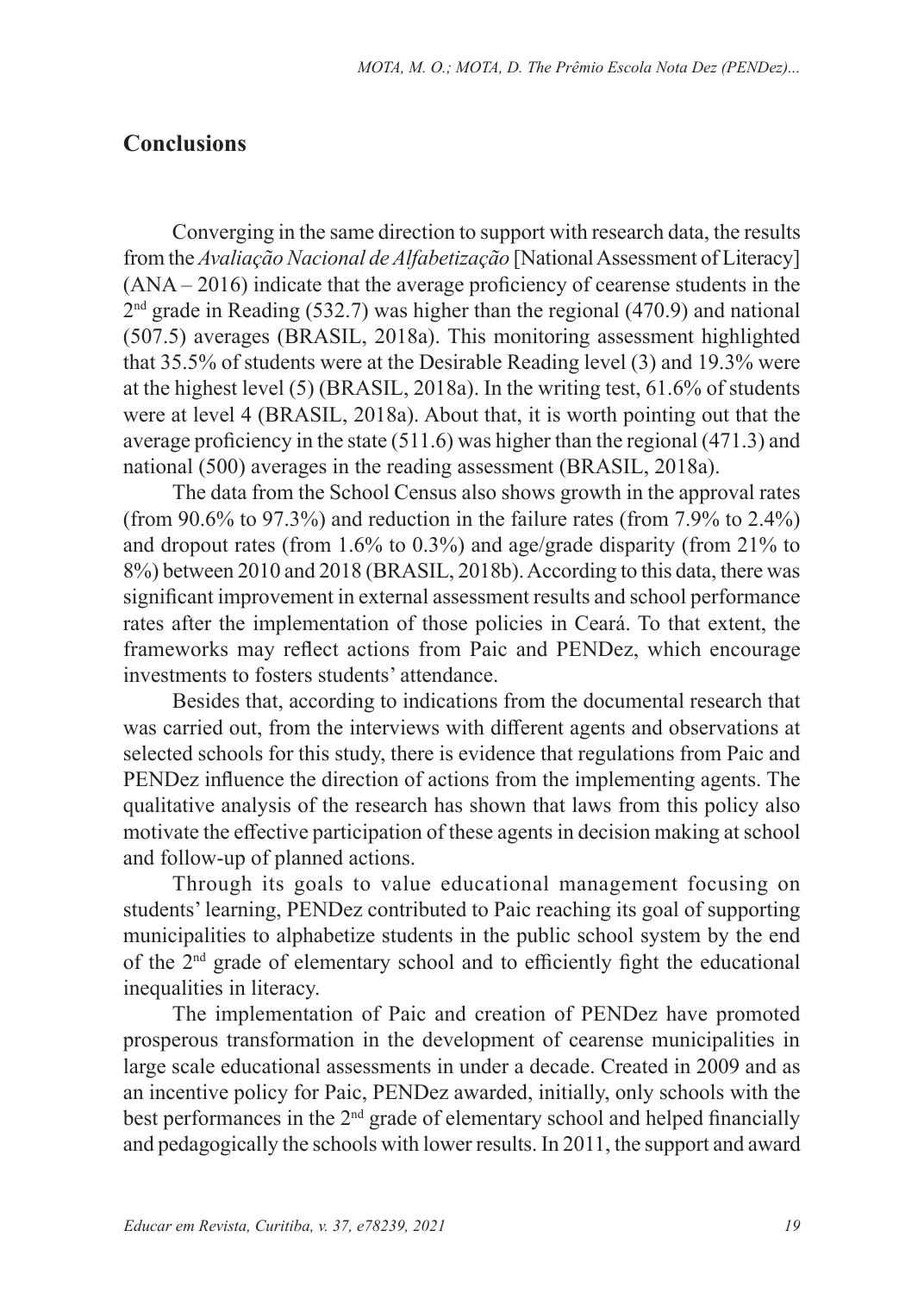were extended to the  $5<sup>th</sup>$  grade of elementary school. The same has happened with Paic's actions.

This program is now called Paic +5, extending the benefits of PENDez to six hundred schools annually. Due to this improvement and maintenance of good results of schools supported in alphabetization, only the award-wining schools continued to be contemplated by the  $2<sup>nd</sup>$  grade policy, starting in 2015. That year, the state government also expanded the award and the support to the 9<sup>th</sup> grade, alongside Paic's actions, which was called Paic Mais.

In 2019, the results from Spaece-Alfa assessment showed that 184 municipalities in the state had reached the Desirable level in literacy. This transformation, throughout the years, in the municipalities' results also justify the interest in analyzing how the inclusion of PENDez in Paic's scope might have contributed for that.

The results from Ideb show the state has been gradually fighting school inequality. In the beginning of its measures, Ceará was in  $21<sup>st</sup>$  place in the national scenario for the initial grades, with an Ideb of 2.8. Currently, the state stands out among the five best positions in the whole country for the initial grades in elementary school, with an Ideb of 6.1 in 2019.

Therefore, the interview analysis with implementing agents at different levels express local aspects and how they appropriate and transform the regulation means of the policy. In this specific study, reports highlight that instruments of public action adopted have positive inducing effects in the implementation process. Because of that, agents make decisions aiming at reaching positive results and contributing to the partner school in its challenges in the front line. Considering the positive results of the educational policy and the qualitative evidence of this study, it is possible to relate the improvement of educational indicators from Ceará to the instruments of public action used to that end.

#### **Acknowledgements**

To the first Paic manager from Antonina do Norte, Maria da Penha de Morais, for the great contribution in the interviews. To the researcher, Maria Elizabete Ramos for the encouragement and theoretical support. To the researcher José Maurício Avilla Carvalho for the graphic contribution and theoretical review.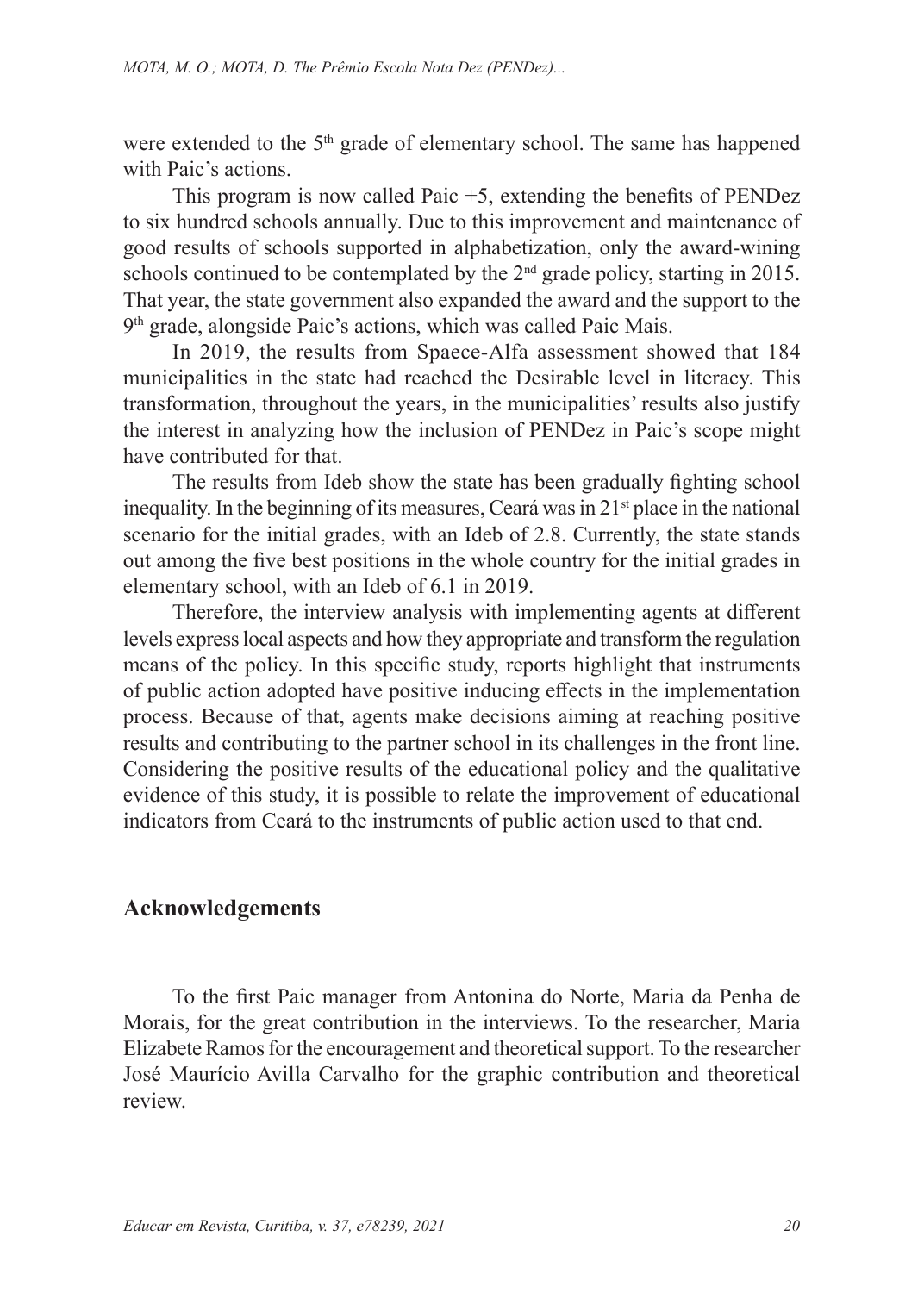## **REFERENCES**

BARROSO, João. O estado, a educação e a regulação de políticas públicas. *Educação e Sociedade*, Campinas, v. 26, n. 92, p. 725-751, 2005. Available at: https://www.scielo. br/j/es/a/TVLjsSNcwyChwwYkxtGX7YD/?format=pdf&lang=pt. Accessed on: Apr. 14, 2020.

BARROSO, João. *A Regulação das Políticas Públicas de Educação*. Espaços, dinâmicas e actores. Lisboa: EDUCA, Unidade de I&D de Ciências da Educação, 2006.

BARROSO, João. Da política baseada no conhecimento às práticas baseadas em evidências. *In*: OLIVEIRA, Dalila; DUARTE, Adriana (org.). *Políticas públicas e educação*: regulação e conhecimento. Belo Horizonte: Fino Traço, 2011. p. 91-116 .

BRASIL. *Censo Escolar*: Sinopse Estatística da Educação Básica. Brasília, DF: INEP, 2000.

BRASIL. *Vencendo o desafio da aprendizagem nas séries iniciais*: a experiência de Sobral/CE. Brasília, DF: INEP, 2005. (Série Projeto Boas Práticas na Educação, n. 1).

BRASIL. *Relatório Nacional do SAEB 2003*. Brasília, DF: INEP, 2006a.

BRASIL. *Censo Escolar*:Sinopse Estatística da Educação Básica. Brasília, DF: INEP, 2006b.

BRASIL. *Censo Escolar*: Sinopse Estatística da Educação Básica. Brasília, DF: INEP, 2007.

BRASIL. Instituto Brasileiro de Geografia e Estatística (IBGE). *Pesquisa nacional por amostra de domicílios*. Rio de Janeiro: IBGE, 2009.

BRASIL. *Relatório Saeb/ANA 2016*: panorama do Brasil e dos estados. Brasília, DF: INEP, 2018a.

BRASIL. *Censo Escolar*. Brasília, DF: INEP, 2018b.

BRASIL. *Relatório de amostragem do Saeb 2019*. Brasília, DF: INEP, 2021.

BROOKE, Nigel; CUNHA, Maria Amália. A avaliação externa como Instrumento da gestão educacional nos Estados. *Estudos & Pesquisas Educacionais*, São Paulo, v. 1, p. 17-79, 2011. Available at: http://www.educadores.diaadia.pr.gov.br/arquivos/File/pdf/ avaliacao externa fvc.pdf. Accessed on: Apr. 21, 2020.

CALDERÓN, Adolfo Ignacio; RAQUEL, Betânia; CABRAL, Eliane. O Prêmio Escola nota 10: meritocracia e cooperação para a melhoria do desempenho escolar. *Ensaio*: *avaliação e políticas públicas educacionais*, Rio de Janeiro, v. 23, n. 87, p. 517-540, 2015. Available at: https://www.scielo.br/j/ensaio/a/DPjxq4D5TsyHknsygDLsNNS/ abstract/?lang=pt#. Accessed on: Apr. 21, 2020.

CEARÁ. *Lei nº 14*.*026*, *de 17 de dezembro de 2007*. Cria o Programa Alfabetização na Idade Certa – PAIC, de cooperação técnica e incentivo para melhoria dos indicadores de aprendizagem nos municípios cearenses e dá outras providências. Fortaleza: Governo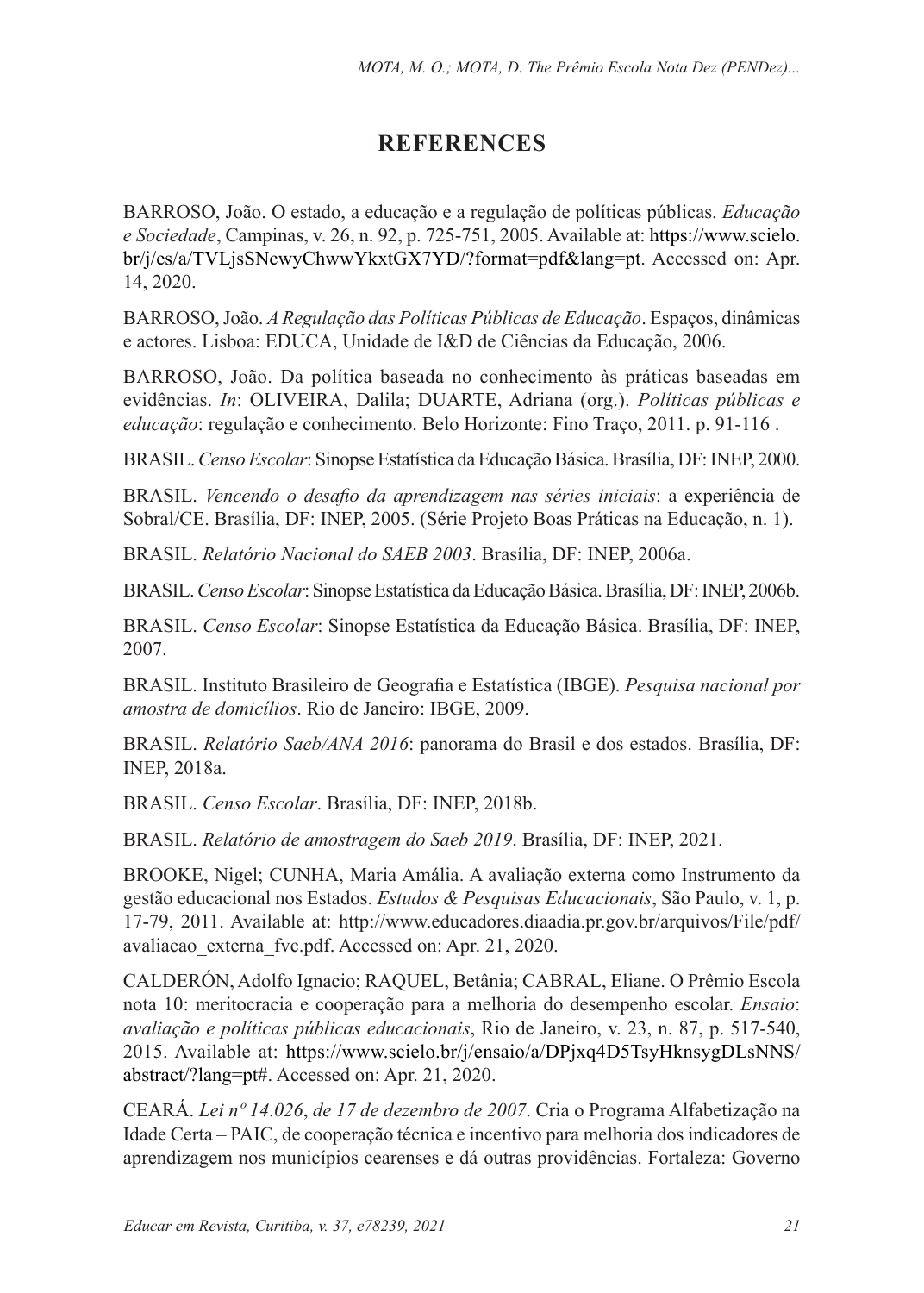do Estado do Ceará, 2007. Available at: https://leisestaduais.com.br/ce/lei-ordinaria-n-14026-2007-ceara-cria-o-programa-alfabetizacao-na-idade-certa-paic-de-cooperacaotecnica-e-incentivo-para-melhoria-dos-indicadores-de-aprendizagem-nos-municipioscearenses-e-da-outras-providencias. Accessed on: Apr. 21, 2021.

CEARÁ. *Decreto nº 29*.*306*, *de 05 de junho de 2008*. Dispõe sobre os critérios de apuração dos índices percentuais destinados à entrega de 25% (vinte e cinco por cento) do icms pertencente aos municípios, [...], e dá outras providências. Fortaleza: Governo do Estado do Ceará, 2008. Available at: https://www.legisweb.com.br/legislacao/?id=122804. Accessed on: Oct. 19, 2021.

CEARÁ. Decreto nº 29.896, de 16 de setembro de 2009. Regulamenta a lei nº14.371, de 19 de junho de 2009, que cria o Prêmio Escola Nota Dez e dá outras providências. *Diário Oficial do Estado*: Fortaleza, CE, ano I, n. 174, p. 7, 17 set. 2009.

CEARÁ. Secretaria de Educação. *Regime de colaboração para a garantia do direito à aprendizagem*: O Programa Alfabetização na Idade Certa (PAIC) no Ceará. Fortaleza: Secretaria da Educação; Fundo das Nações Unidas para a Infância, 2012.

CEARÁ. Bases de Dados das Avaliações do Spaece. *Resultado Spaece Alfa 2007-2016 (Ceade/Seduc)*. Fortaleza: SEDUC, 2020a. Available at: https://www.seduc.ce.gov.br/ resultado-spaece-alfa/. Accessed on: Feb. 15, 2020.

CEARÁ. Bases de Dados das Avaliações do Spaece. *Célula de Avaliação do Desempenho Acadêmico 2007-2019 (Ceade/Seduc)*. Fortaleza: SEDUC, 2020b. Available at: https:// www.seduc.ce.gov.br/resultado-spaece-alfa/. Accessed on: Jan. 18, 2020.

COELHO, Maria Izolda Cela de Arruda. *Rede de cooperação entre escolas*: uma ação no âmbito do Pacto de Avaliação na Idade Certa – PAIC. 2013. Dissertação (Mestrado Profissional em Gestão e Avaliação da Educação Pública) – Universidade Federal de Juiz de Fora, Juiz de Fora, 2013.

LASCOUMÉS, Pierre; Patrick, LE GALÈS. A ação pública abordada pelos seus instrumentos. *Revista Pós Ciências Sociais*, São Luís, v. 9, n. 18, p. 19-44, 2012.

LIMA, Alessio Costa. *O Sistema de Avaliação da Educação Básica do Ceará (SPAECE) como expressão da política pública de avaliação educacional do estado*. 2007. Dissertação (Mestrado em Políticas Públicas e Sociedade) – Centro de Estudos Sociais Aplicados, Universidade Estadual do Ceará, Fortaleza, 2007.

LIPSKY, Michael. *Burocracia em nível de rua*: dilemas do indivíduo nos serviços públicos. Brasília: Enap, 2019.

LOTTA, Gabriela Spanghero Lotta; PAVEZ, Thais Regina. Agentes de implementação: mediação, dinâmicas e estruturas relacionais. *Cadernos Gestão Pública e Cidadania*, São Paulo, v. 15, n. 56, p. 109-125, 2009. Available at: https://doi.org/10.12660/cgpc. v15n56.3205. Accessed on: Apr. 21, 2020.